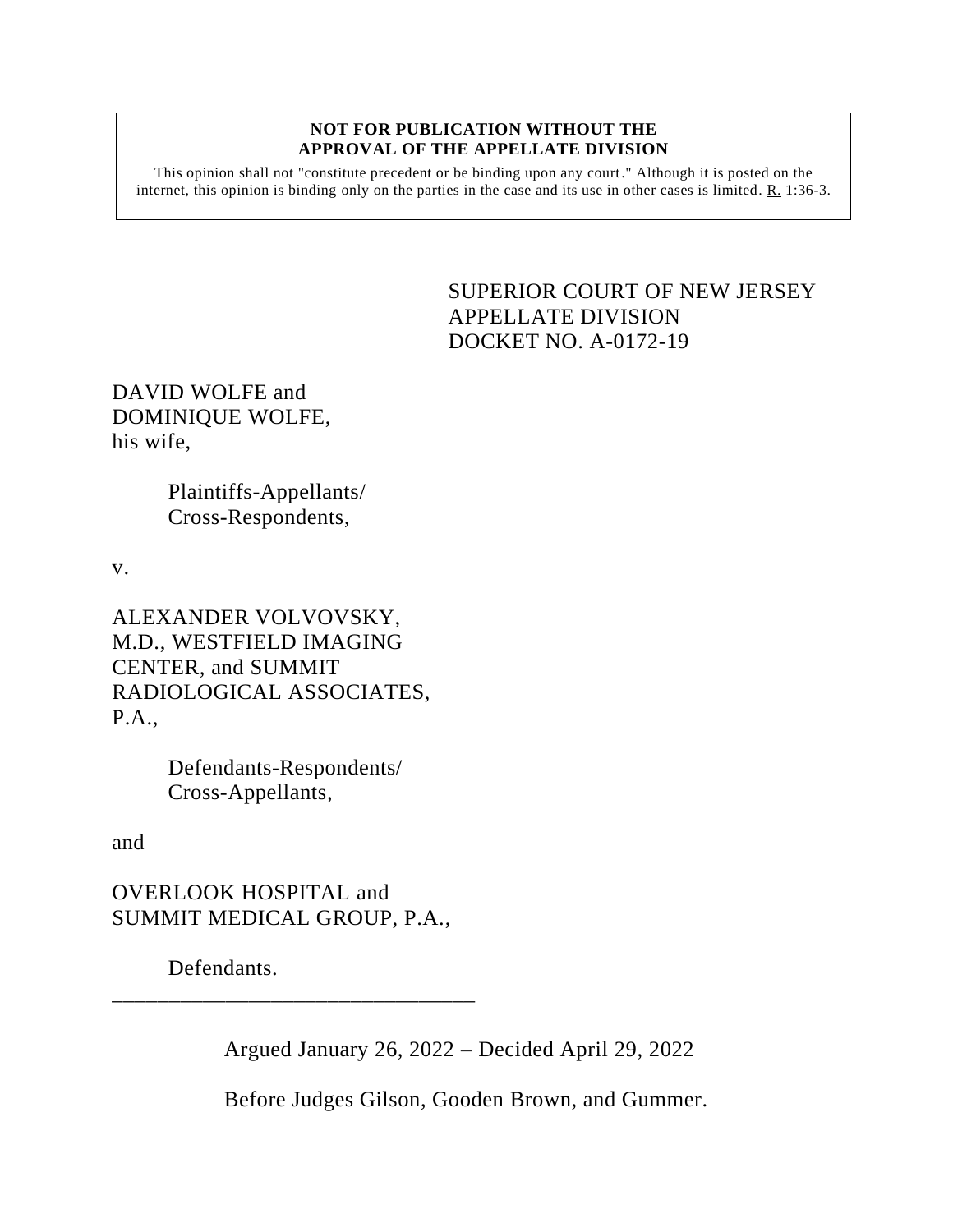On appeal from the Superior Court of New Jersey, Law Division, Union County, Docket No. L-3204-14.

Bruce H. Nagel argued the cause for appellants/crossrespondents (Nagel Rice, LLP, attorneys; Bruce H. Nagel and Susan F. Connors, on the briefs).

Cyndee L. Allert argued the cause for respondents/cross-appellants (Dughi, Hewit & Domalewski, attorneys; Cyndee L. Allert and Ryan A. Notarangelo, on the briefs).

## PER CURIAM

Plaintiff David Wolfe (David)<sup>1</sup> underwent a lumbar-puncture medical procedure performed by defendant Alexander Volvovsky, M.D. David and his wife Dominique Wolfe appeal from a judgment dismissing their medicalmalpractice claims after a jury returned a verdict in favor of defendants. Plaintiffs argue that the trial court committed reversible error in the jury charge and verdict sheet and that the verdict was against the weight of the evidence. They also contend that a new trial should be granted because defense counsel engaged in improper tactics, the trial court improperly admitted a nursing-flow sheet into evidence, and defense counsel consented to a mistrial. Defendants

<sup>&</sup>lt;sup>1</sup> We use David, meaning no disrespect, to distinguish him from his wife, who was also a plaintiff.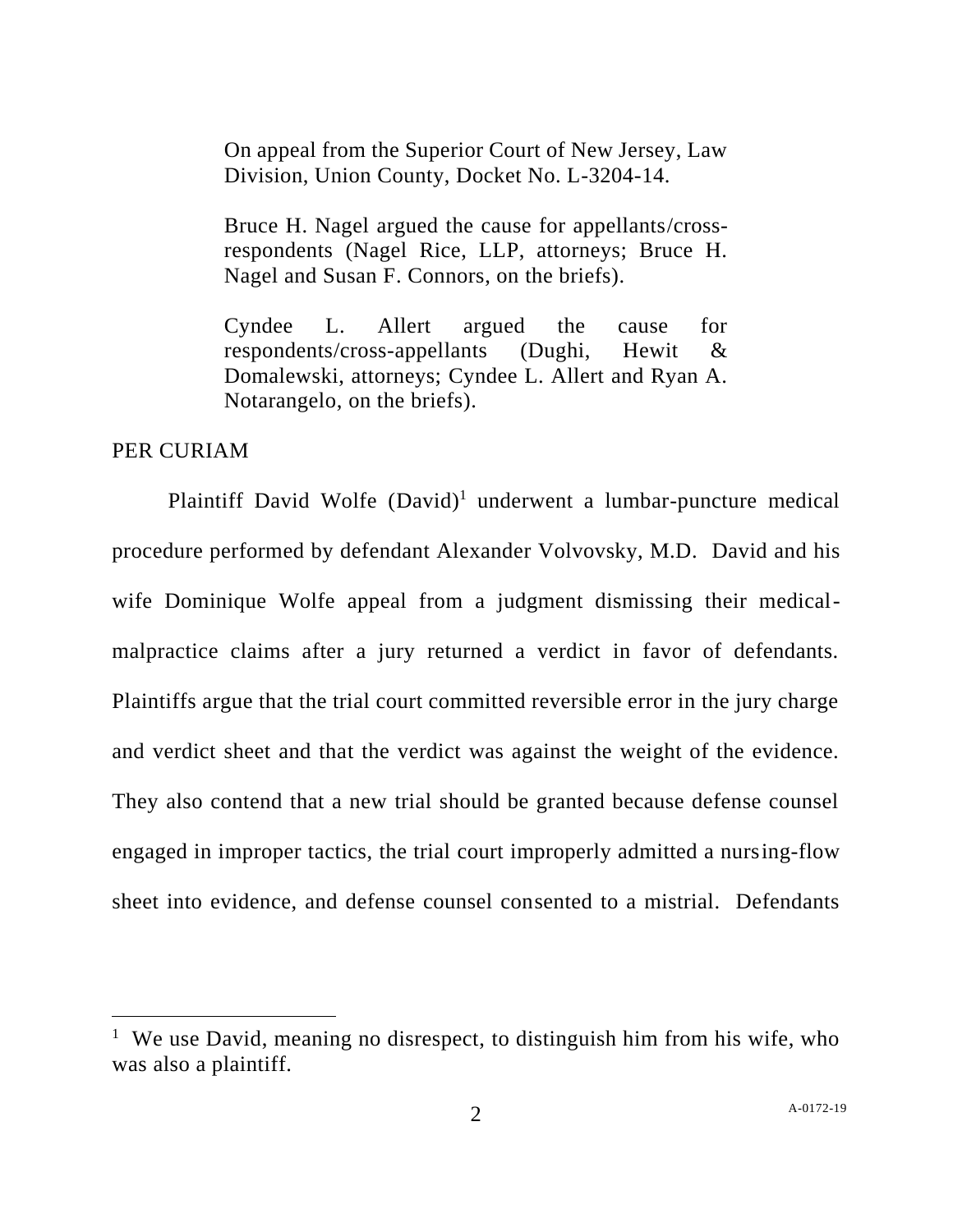cross-appeal, contending that if we order a new trial, we should reverse the trial court ruling granting a conditional directed verdict on liability and causation.

Having reviewed the trial record in light of the governing law, we find no reversible error and affirm the judgment. We dismiss defendants' cross-appeal as moot.

I.

We summarize the facts and proceedings from the record developed at a seven-day trial conducted in May 2019. David had a history of suffering from migraine headaches. He had also experienced some back pain over the years.

In high school and college, David had been an active athlete, playing soccer and baseball. As a soccer goalie, he had competed at a high level and had sustained several head concussions. David also sustained two concussions when he was in his thirties. In 2009, David's nephew ran into his head, causing a concussion that resulted in David being bedridden and out of work for at least a month. In 2010, David suffered a concussion while moving furniture.

Sometime prior to September 2012, David began to have migraine headaches that were triggered by visual stimuli. Eric Cohen, M.D., David's primary neurologist, was concerned that those visual disturbances were being caused by elevated pressure in David's spine. Accordingly, Dr. Cohen ordered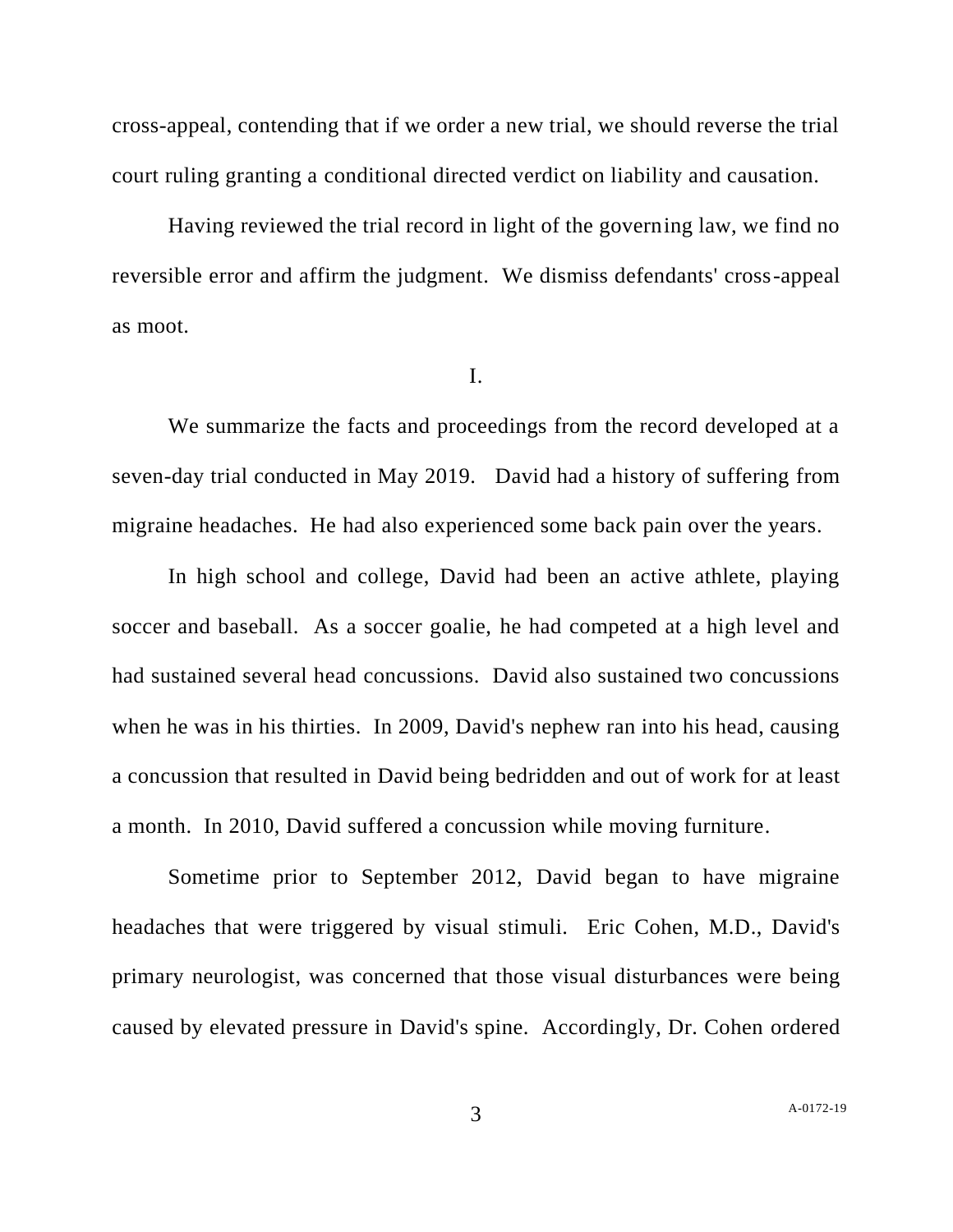a fluoroscopically-guided lumbar puncture to obtain a pressure measurement and sample of plaintiff's cerebrospinal fluid. To access the cerebrospinal fluid, a needle had to be inserted through the soft tissue and bone of David's back to puncture the thecal sac, which is protected by an outer layer of fibrous tissue known as the dura. In performing a lumbar-puncture procedure, the doctor needs to take care not to damage any nerve root with the needle.

David underwent the lumbar puncture at Overlook Medical Center on September 10, 2012, when he was thirty-six years old. Before the procedure, David completed medical forms, including a self-assessment. He reported having ailments that included fainting, migraine headaches, chronic back and neck pain, a seizure around 1982, and gout. David self-rated his pre-procedure headache pain as a two on a scale of one to ten. He also stated that his neck and back pain might limit his positioning during the lumbar-puncture procedure.

The lumbar-puncture procedure was performed by Dr. Volvovsky. David testified that as the puncture began, he experienced excruciating pain and cried out. According to David, when he cried out in pain, the medical team tilted the table head down so he would not pass out. David asked if the pain was normal, but Volvovsky said only that it was important to continue the procedure. David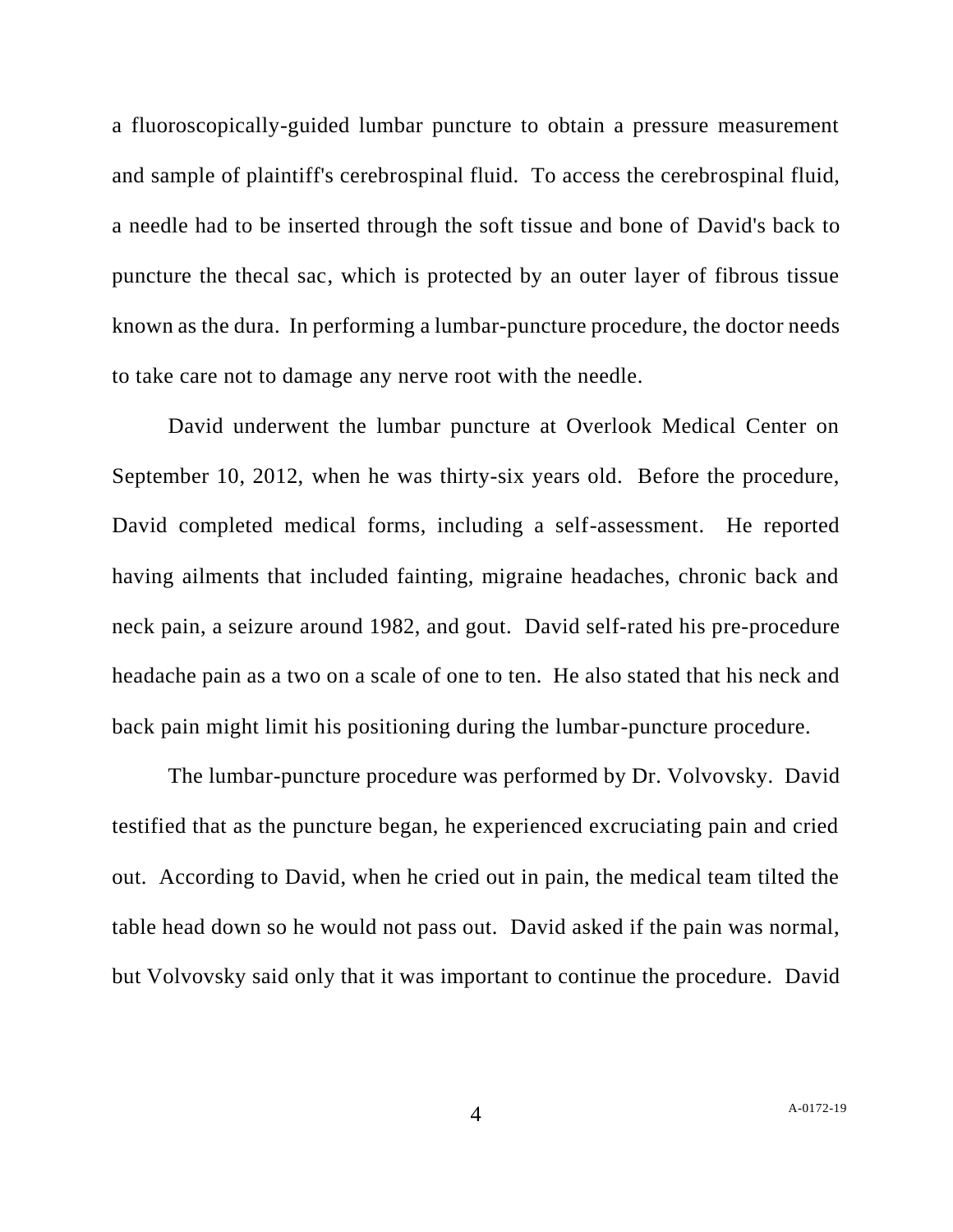also testified that, thereafter, the surgical table was releveled, the procedure continued, and he continued to cry out in pain.

When the procedure was completed, Dr. Volvovsky "bolted" from the surgery room, and David asked a nurse to call him back. The nurse, however, returned alone and related that Dr. Volvovsky had said David should be fine and he should take a Percocet pill. The nurse then gave David one Percocet pill in the recovery room.

The hospital records included a two-page "Radiology Nursing Assessment and Monitoring Flow Sheet" (Nursing-Flow Sheet). The first page of the Nursing-Flow Sheet was signed by nurse Susan Buteas and reported preprocedure information. The second page was not signed or dated. That page stated that the procedure started at "1335" hours (that is, 1:35 p.m.) and recorded David's pre-procedure vital signs. The second page also (1) noted David's opening spinal pressure; (2) recorded his vital signs at a time initially written as "1257" but then partially overwritten to a time of "1357" (that is, 1:57 p.m.); and (3) stated that David's pain was "0/10" at that time. The time correction was not signed or dated.

Dr. Volvovsky completed and signed a Progress Report stating that David had experienced "no complications" during the lumbar puncture. A nurse noted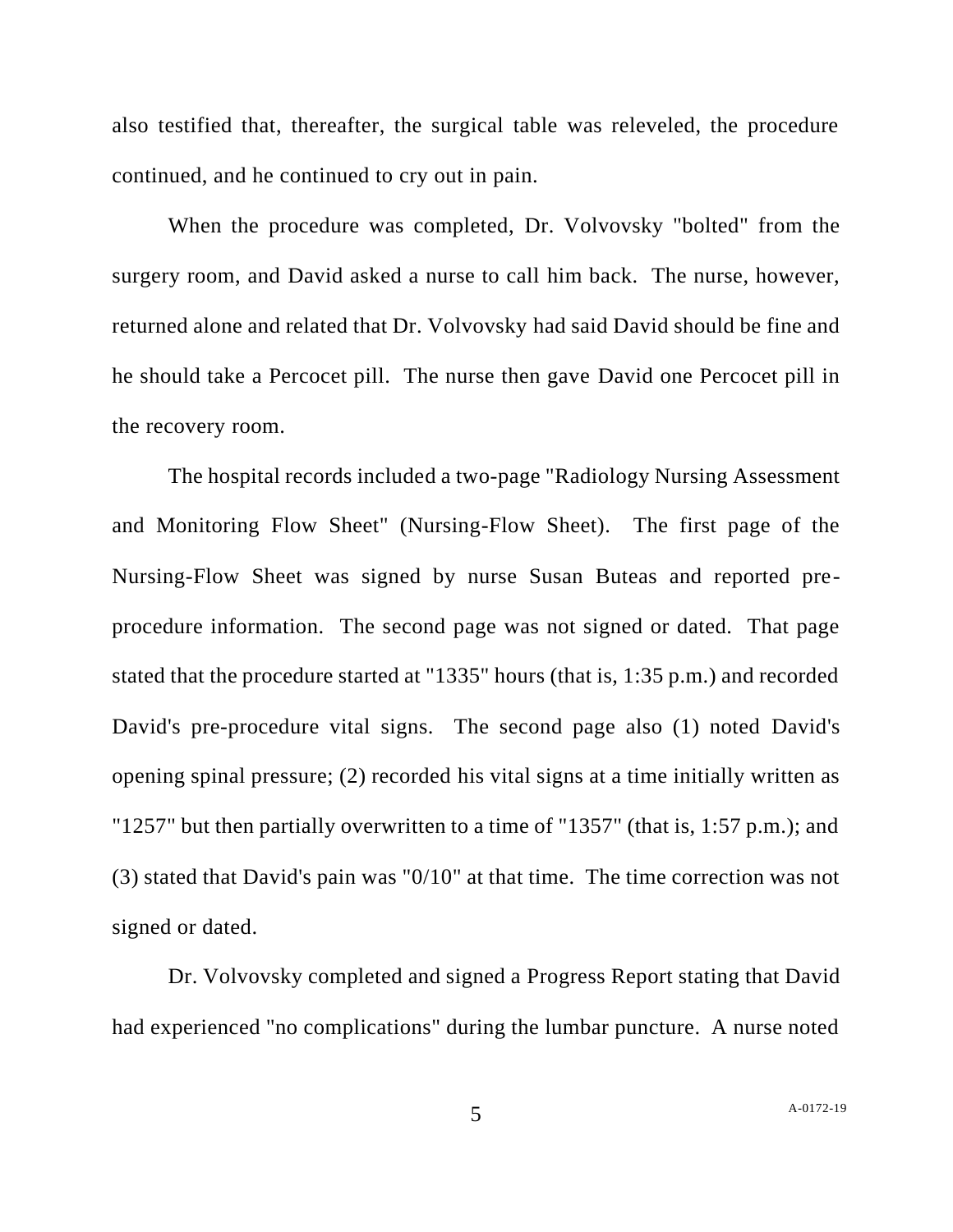David's opening cerebrospinal fluid pressure at the top of the Progress Report as "9 cm," which was normal. According to that Progress Report, David's lumbar puncture took twenty-five minutes to complete.

The post-procedure recovery log stated that David received one "5mg/325mg" Percocet pill at 2:30 p.m. The pill was administered by a nurse in accordance with an order signed by Dr. Volvovsky, which read "Percocet x1 for pain PRN." "PRN" is the abbreviated Latin "Pro re nata," meaning "as needed." The recovery log also stated that David had reported his pain as two out of ten and later as three out of ten.

Dr. Volvovsky's final report summarized the lumbar-puncture procedure as follows:

> After obtaining informed consent the [patient] was placed on the fluoroscopy table in prone position. The lower back was prepped and draped in usual sterile fashion. 1% lidocaine was used for local anesthesia. Utilizing direct fluoroscopic guidance access into the spinal canal was achieved at L3-L4 level. Clear [cerebrospinal fluid] was collected and submitted for pathologic review. The opening pressure was approximately 9 cm of water. The patient tolerated the procedure well and there were no immediate complications.

A laboratory report following the procedure stated that there were no red blood cells in the cerebrospinal-fluid sample obtained from David.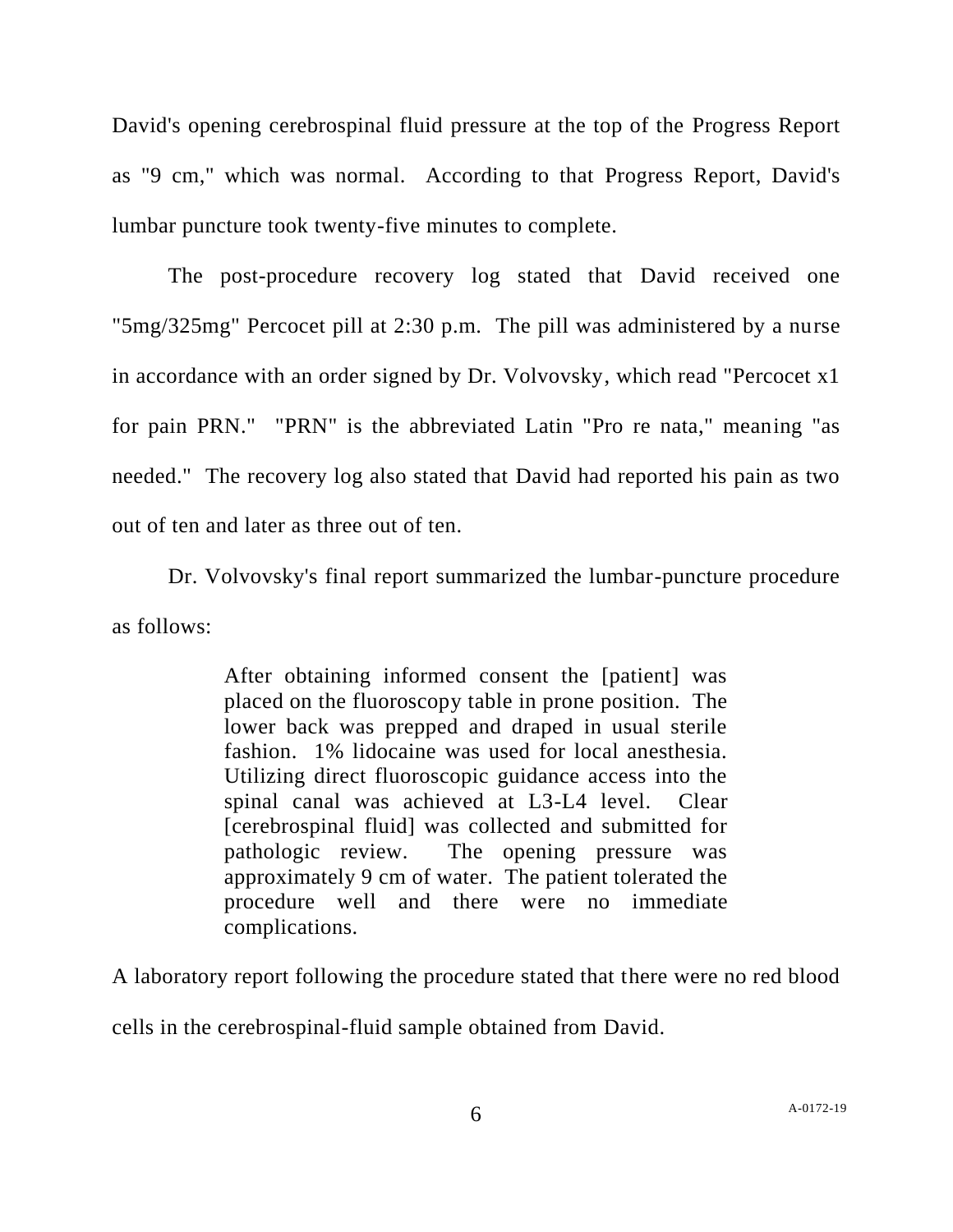Following the procedure, David was discharged from the hospital at 5 p.m. that same day. David testified that as his mother drove him home, his back pain increased, he became nauseous, and he asked his mother to pull the car over. When he arrived home, David contacted Dr. Cohen, who prescribed oxycodone. According to David, thereafter, his headache became "terrible." He also explained that over the next few days, his headaches grew worse.

On September 13, 2012, David received a blood patch, which had been prescribed by Dr. Cohen. The blood patch involved an injection of David's own blood into the area of the lumbar puncture so that the blood would clot and block any cerebrospinal fluid leaking through the dura.

Several days after the blood patch, David developed a fever and Dr. Cohen advised him that he should go to the emergency room at Overlook. David was admitted to Overlook from September 18 through September 20, 2012. While there, he underwent MRIs of his brain and lower back. According to hospital records, David reported a headache, lower-back pain, and a fever when admitted. He rated his pain as a four or five on a scale of one to ten. David also stated that his back pain had worsened since the lumbar puncture and doctor notes indicated that David had tenderness in his middle and lower back. David was diagnosed with a headache and lower-back pain.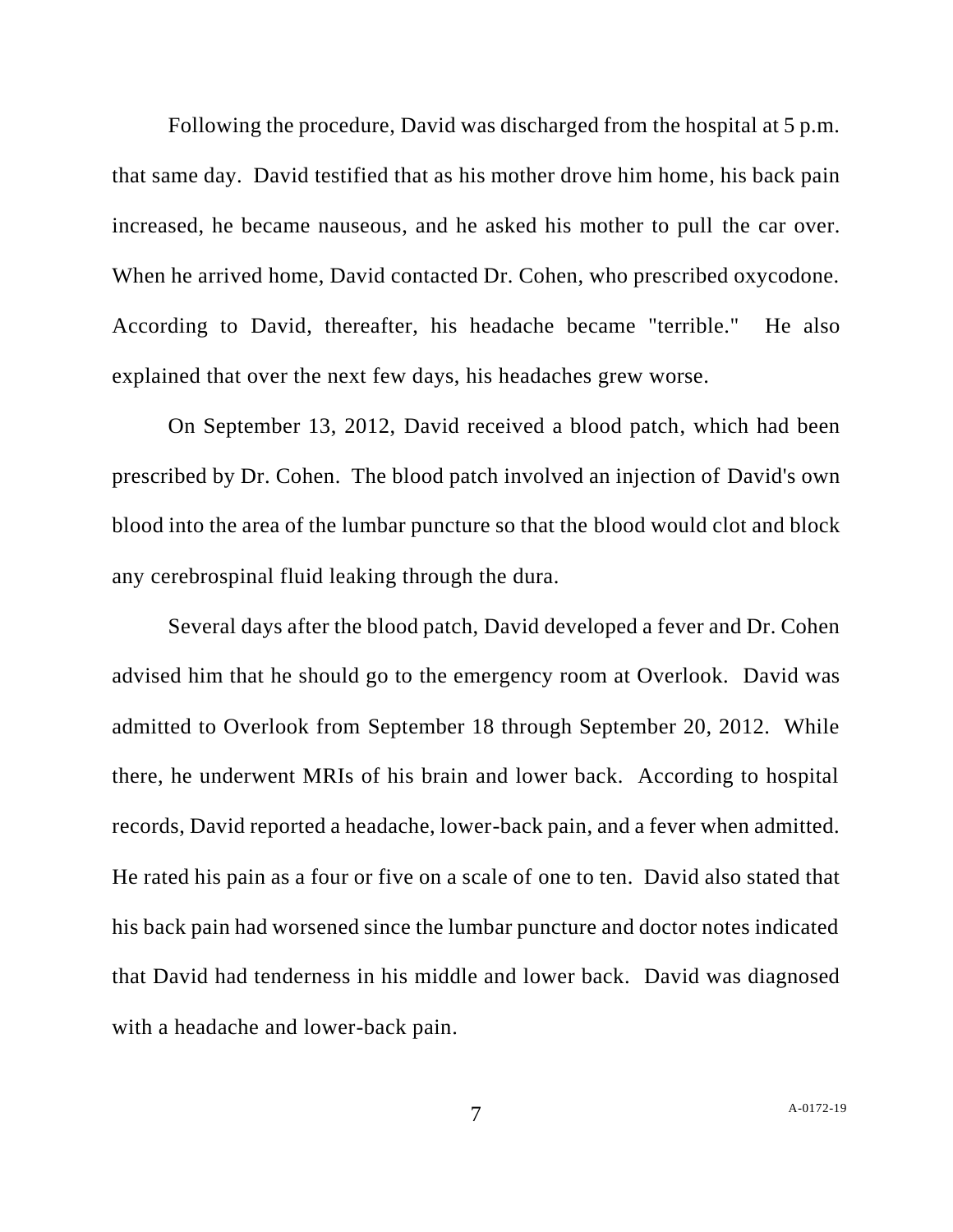The MRIs of David's lumbar spine and brain disclosed no abnormalities. The MRIs revealed that David's lumbar spine was in normal alignment, and he had no disc herniations or evidence of an epidural or subcutaneous fluid collection. According to a September 19, 2012 hospital progress report, David's headache had lessened to a three out of ten and his back pain had resolved.

David testified that after he had left the hospital on September 20, 2012, his back pain returned. Thereafter, Dr. Cohen referred David to several doctors, including a neuro-ophthalmologist, who prescribed eye drops that resolved David's issue with visually triggered migraines. Nevertheless, David continued to have headaches brought on by other stimuli.

Beginning in January 2013, David consulted neurologist Joseph Safdieh, M.D., regarding his headaches and back pain. Dr. Safdieh's medical notes stated that he was successful in reducing David's headaches by using Botox but was unsuccessful in eliminating David's back pain.

In September 2014, David and his wife filed a malpractice complaint against Dr. Volvovsky. Following various proceedings and discovery, the matter went to trial against Dr. Volvovsky and Summit Radiological Associates, P.A., the professional association where Dr. Volvovsky practiced.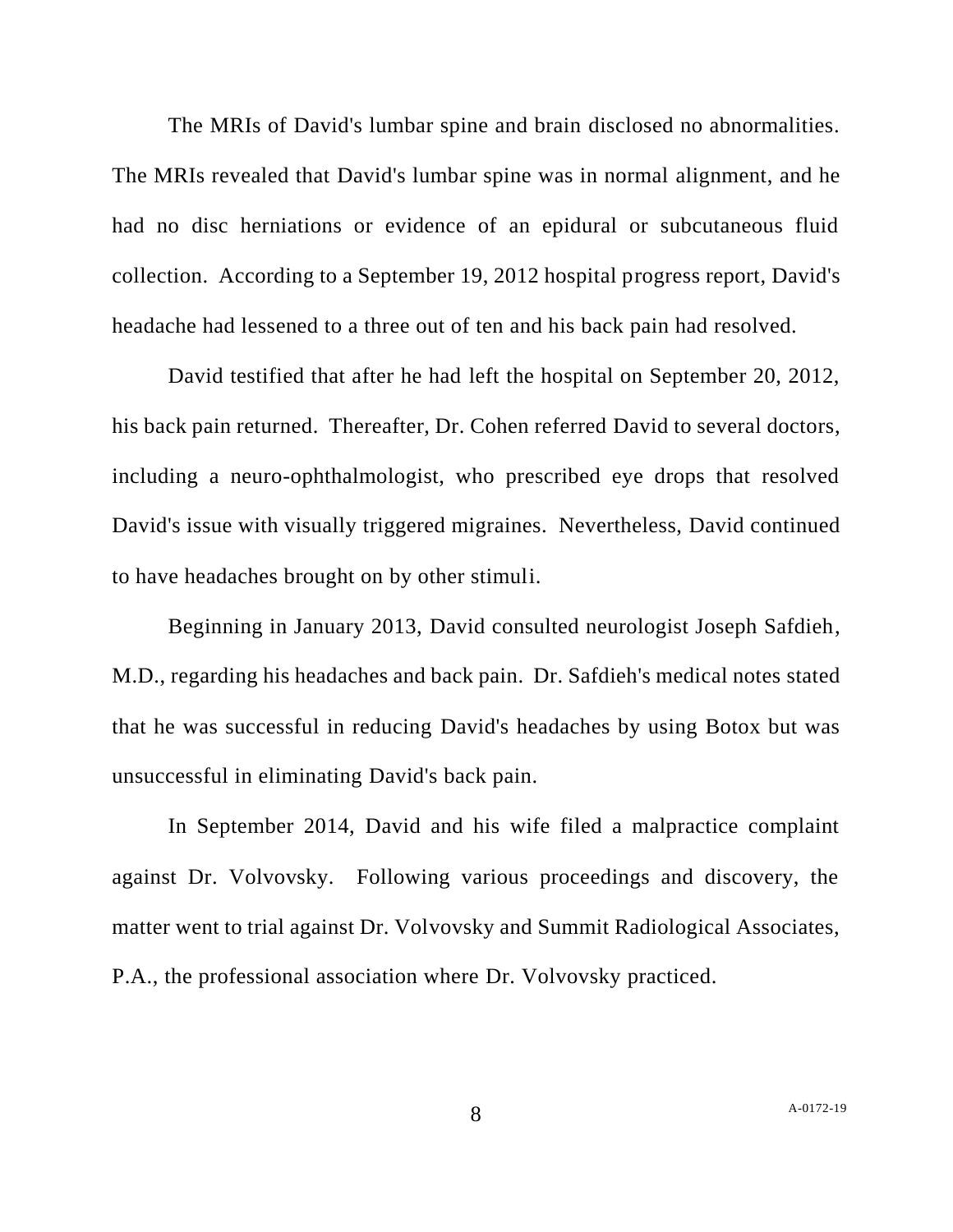At trial, David testified that since the lumbar-puncture procedure, he has experienced daily back pain. He explained that the pain has limited what he can do at work as an attorney and has severely limited the activities he can do with his wife and children. David's wife and brother also testified that although David had suffered from headaches before the lumbar puncture, since the procedure, David has been in constant pain and his activities have been severely restricted.

Dr. Volvovsky testified that he did not recall the lumbar-puncture procedure he had performed on David. Accordingly, he testified about how he generally performed that procedure and his standard medical practices. The doctor explained that his normal procedure was to insert a needle between vertebrae 3 and 4 of the lower spine using an oblique approach while the patient was lying on a level table. Dr. Volvovsky also explained that following a lumbar puncture he would write up his notes and dictate an official radiology report. Based on his notes and reports, Dr. Volvovsky believed that David's lumbar puncture went well with no complications.

He also testified that he did not believe that he had been told that David wanted to see him after the procedure, but he based that belief on the absence of a notation in the records. Dr. Volvovsky acknowledged that he signed an order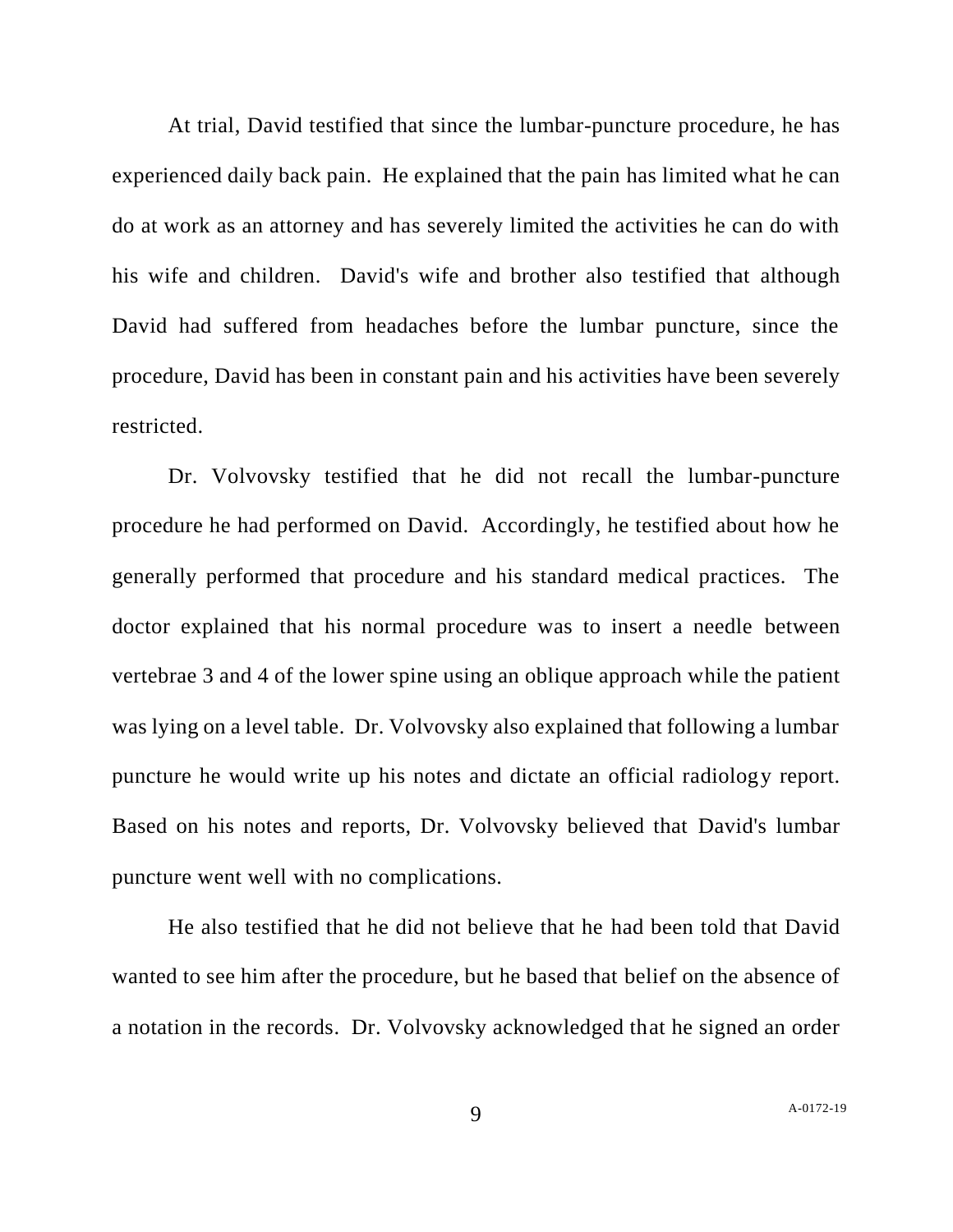for David to receive one Percocet "as needed." He also testified that the order for Percocet was a standard order.

The Nursing-Flow Sheet was admitted into evidence at trial. Defendants produced a certification from the custodian of medical records at Overlook, certifying that the records provided by the hospital were true and accurate copies of the originals kept on file and that those files were kept in the normal course of the business practices of the hospital's record-services department. Plaintiffs argued that the Nursing-Flow Sheet was unreliable because the second page was unsigned and undated in violation of regulations that required medical records to be signed and dated. See N.J.A.C. 13:35-6.5. They also argued that the nurse who had signed and prepared the first page of the Nursing-Flow Sheet was not called at trial as a witness and that at her deposition she had acknowledged that she might not have been in the operating room during the whole procedure. The trial court admitted the Nursing-Flow Sheet into evidence.

Four experts testified at trial. Plaintiffs called Dr. Safdieh and Dr. Hasit Mehta, an expert in neuroradiology. Defendants called Benjamin Mark, M.D., as a neurology expert, and Daniel Lefton, M.D., as a neuroradiology expert.

Dr. Safdieh testified that he had begun treating David in January 2013. At that time, David described his medical history, which included migraine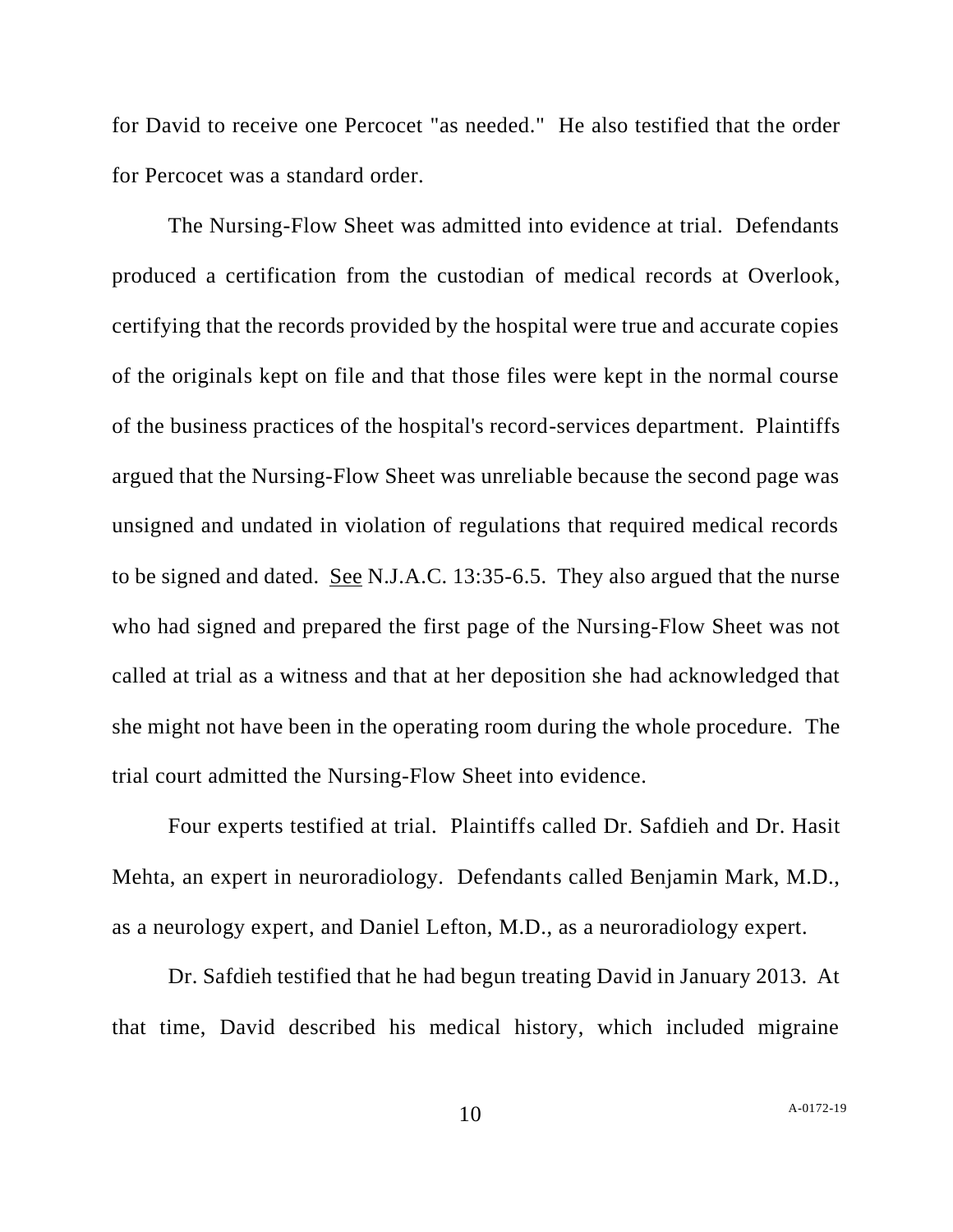headaches, lower-back pain, and multiple concussions. Dr. Safdieh opined that David's back pain and headaches were due to a nerve-root injury that had occurred during the lumbar-puncture procedure. The doctor explained that he based his opinion on David informing him that the lumbar puncture caused his current problems and David's testimony that he had cried out in excruciating pain during the procedure. Dr. Safdieh also acknowledged that patients with a history of migraines were predisposed to having lengthy spinal headaches after a lumbar puncture and often the spinal headaches continued even after a successful blood patch. Dr. Safdieh also explained that he had ordered several ultrasounds and MRIs of David's spine, and all those tests came back showing that the spine was normal. Ultimately, Safdieh opined that because of the lumbar-puncture procedure, David had sustained a needle-related injury to the dura, a needle-related injury to the muscle structures in the paraspinal region, and a permanent injury to multiple nerve roots in his lumbar spine. Dr. Safdieh also opined that David's back pain and migraine were likely permanent injuries.

Dr. Mehta testified as plaintiffs' neuroradiological expert concerning liability. Relying on David's description of the lumbar-puncture procedure, Dr. Mehta opined that Dr. Volvovsky had deviated from accepted standards of care by failing to stop and assess the situation when David cried out in "extreme,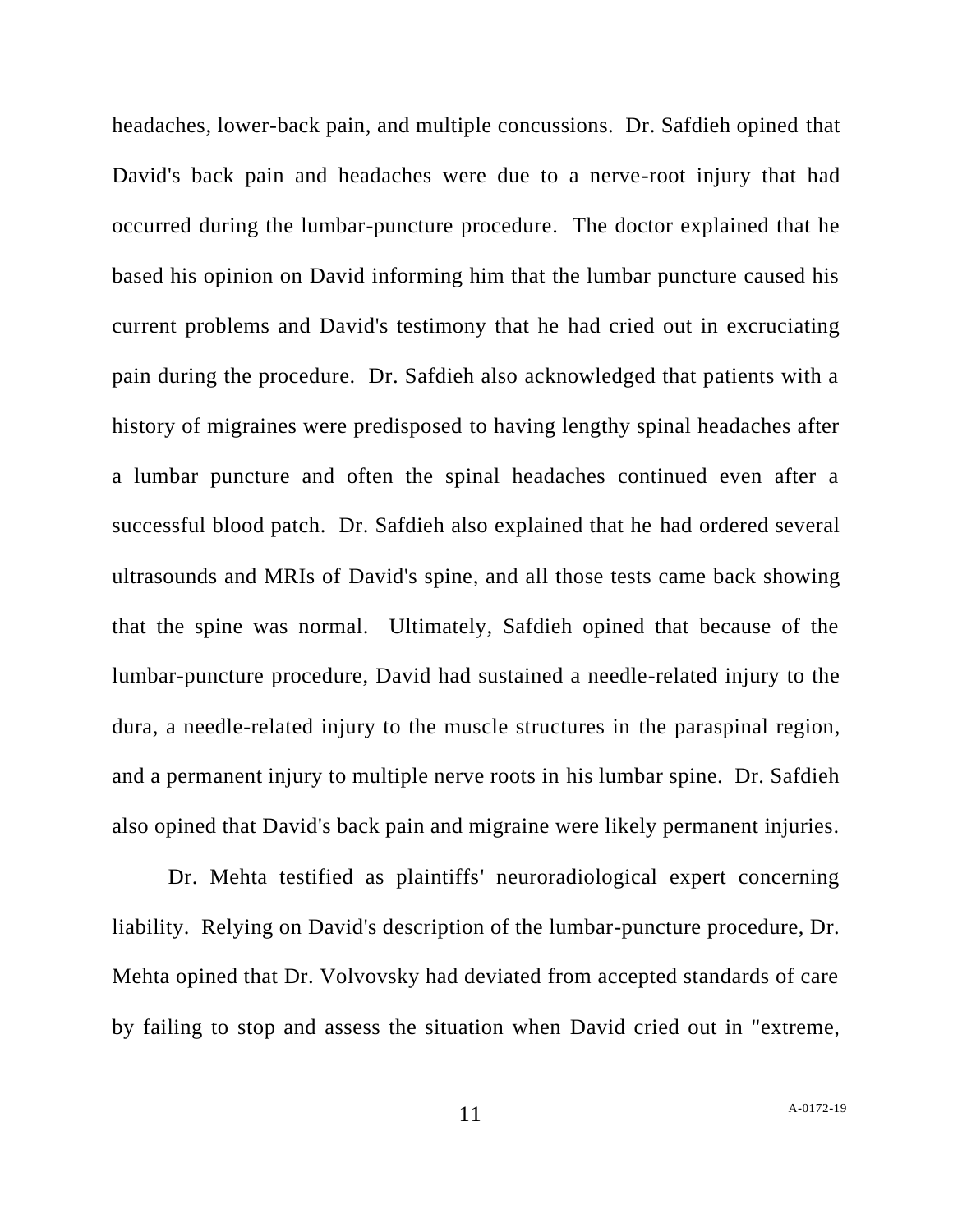unremitting pain." According to Dr. Mehta, "[s]ome pain during a procedure can happen," but excruciating pain in a screaming patient required the doctor to stop the procedure and assess the situation. Dr. Mehta acknowledged that if David had not cried out in pain, there was no malpractice.

Dr. Mehta also opined that David had sustained a nerve-root injury during the lumbar-puncture procedure. He based that opinion on David's description of the procedure and explained that if a needle hits a nerve root during a lumbar puncture, the patient will experience a very sharp, radiating pain. Dr. Mehta also explained that the absence of subsequent clinical findings confirming an injury did not mean that David had not suffered an injury. He stated that it would not be necessary to find blood in the cerebrospinal fluid to confirm the injury because the bleeding could be very limited, and a nerve-root injury would not necessarily be visible on an MRI. In summary, Dr. Mehta testified that his opinion was "[b]ased on David's description of the series of events during the procedure, to a reasonable degree of medical probability, the type and extent of pain [David] experienced during the procedure would be most consistent with a nerve root injury."

Dr. Mark testified as defendants' neurology expert. He opined that there was no nerve root injury from the lumbar puncture. He explained that his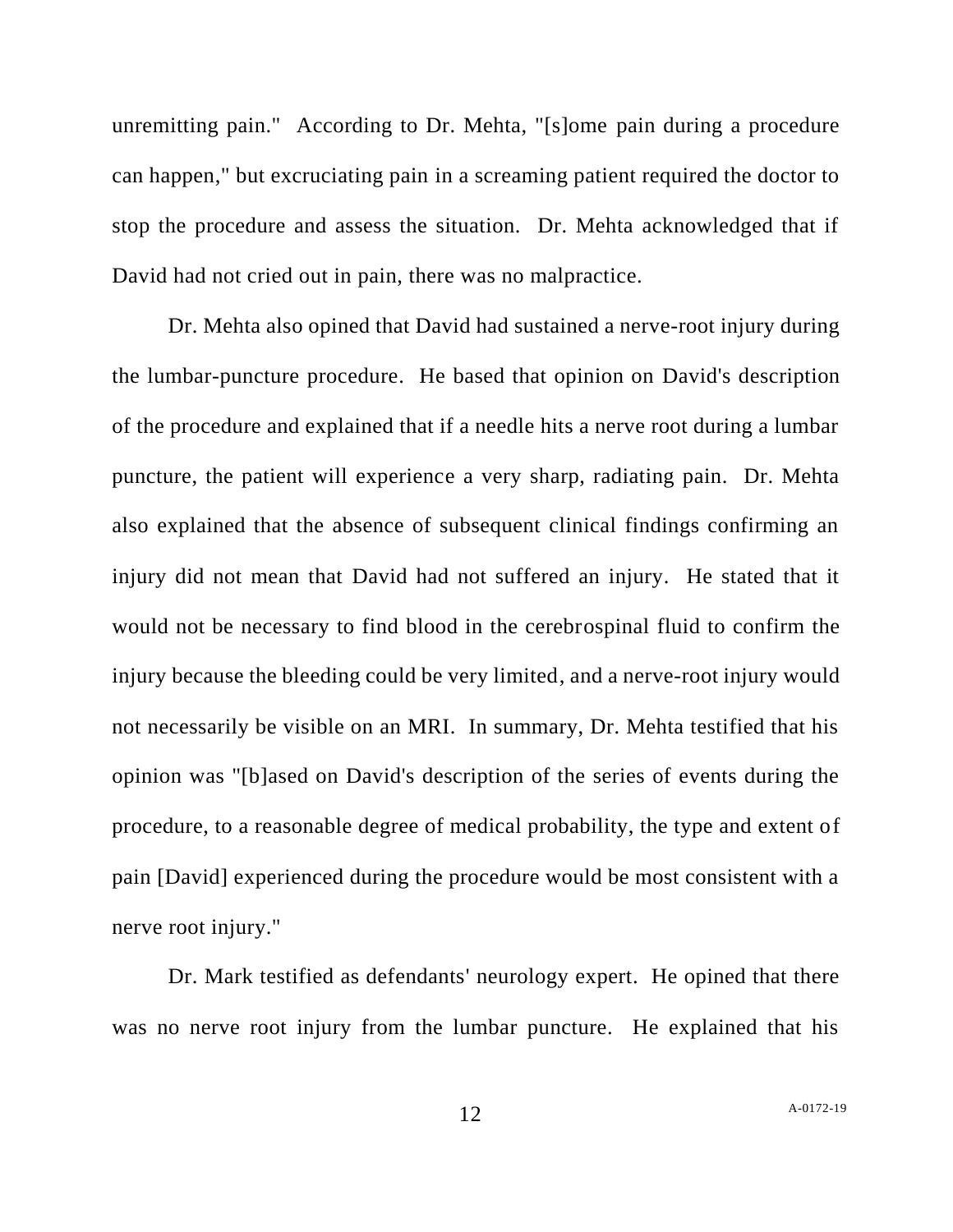opinion was based in part on the tests that showed that there were no red blood cells found in David's spinal fluid and on tests that revealed no structural abnormalities in David's lower back. Dr. Mark also opined that David's current headaches were not caused by the lumbar puncture. He testified that a percentage of patients develop temporary positional headaches after a lumbar puncture, even if the puncture was performed perfectly.

Dr. Mark was also of the opinion that the lumbar puncture did not cause David's persistent lower-back pain. He noted that the medical records did not reflect any sort of complication occurring during the lumbar puncture. He also explained that David's wide variety of complaints could not be explained "in relation to the [lumbar puncture] procedure."

On cross-examination, Dr. Mark agreed that it was probable that some of David's initial complaints of headaches and lower back pain in the days immediately after the lumbar puncture were related to or caused by the puncture. Nevertheless, Dr. Mark maintained that David's persistent headaches and back pain following the initial two-week period were not due to the lumbar puncture. Instead, Dr. Mark opined that David's persistent pains were likely due to his post-concussion syndrome.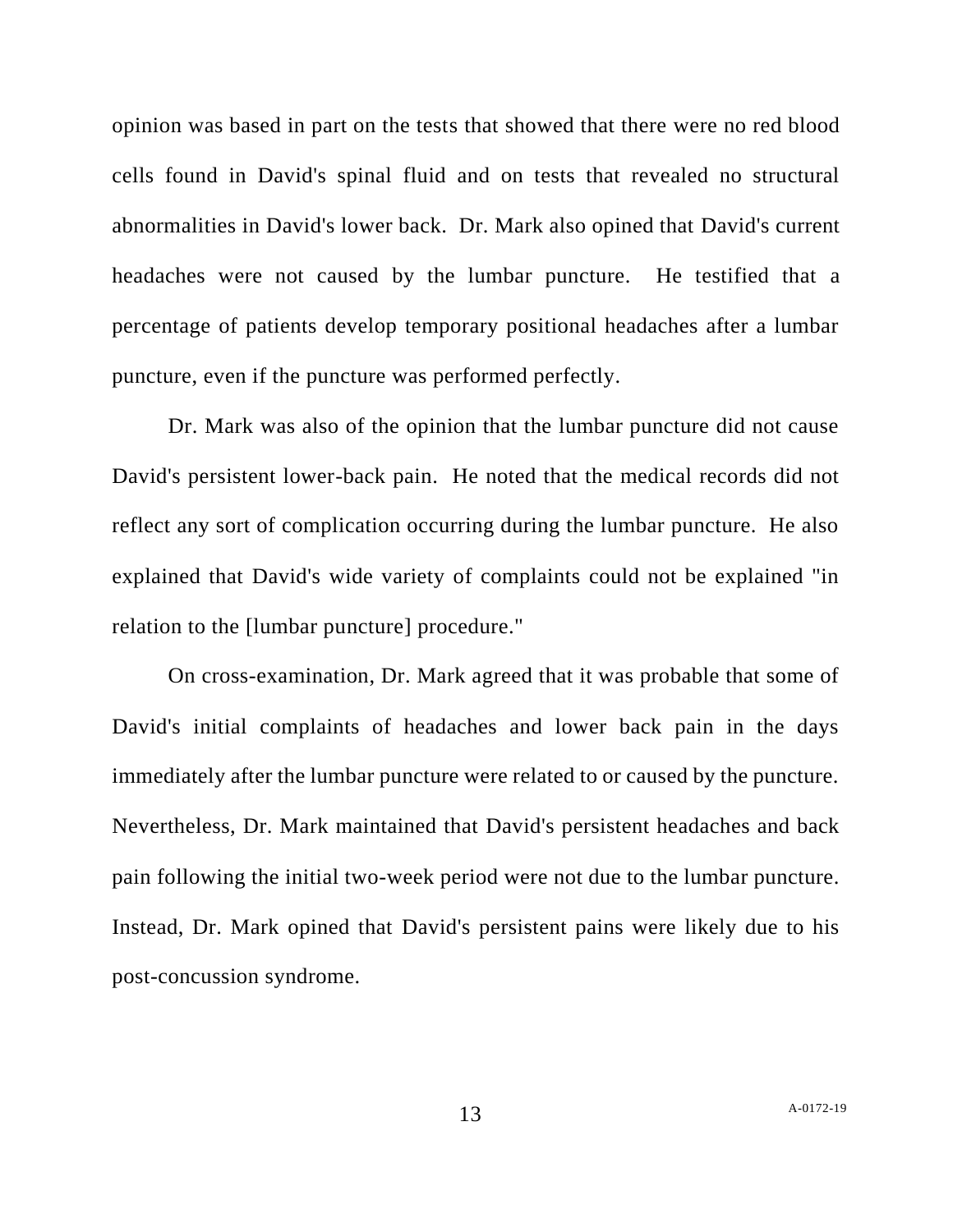Defense expert Dr. Lefton, a neurologist, opined that Dr. Volvovsky had properly performed plaintiff's lumbar puncture without nerve-root injury and that David's current problems were not related to the lumbar puncture. He pointed out that the cerebrospinal fluid that had been removed from David did not contain any blood and that nothing in the hospital records supported a conclusion of a nerve injury from the lumbar puncture.

Dr. Lefton also explained that it was common for a lumbar-puncture patient to experience some post-procedural pain related to the puncture. He acknowledged that some of David's initial post-procedural back pain could have been related to the lumbar puncture. Dr. Lefton went on to explain that the lumbar puncture did not cause all or even a portion of David's claims of ongoing back pain.

Dr. Lefton also testified that if a patient cried out in extraordinary pain during a lumbar puncture, the standard of care required the doctor to stop and assess the situation. He also explained that failure to stop would be malpractice.

At the close of evidence, plaintiffs moved for a directed verdict on liability and proximate cause. They argued that both of defendant's experts had conceded that David experienced some pain for at least eight days after the lumbar puncture and, therefore, there was some injury from the procedure. Plaintiffs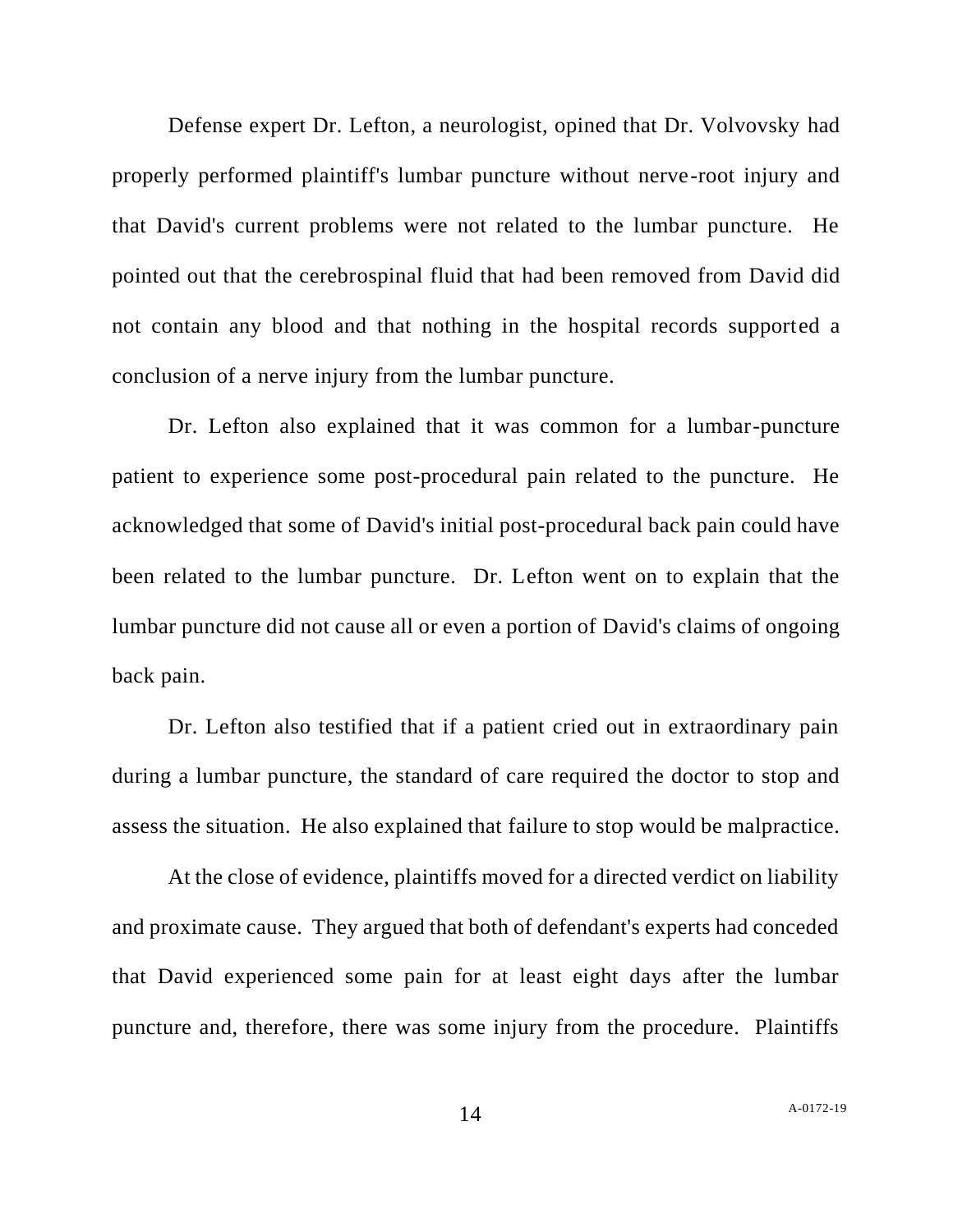reasoned that pain meant injury and injury meant a deviation from the standard of care. They, therefore, argued that the jury should be told that liability and causation had been established and the jury needed to determine only the extent and amount of plaintiffs' damages.

The trial court initially indicated that it might grant a directed verdict on liability and causation, but it wanted to continue to review the testimony of the defense experts. Thereafter, the trial court sent the parties a proposed verdict sheet containing one fact question for the jury: "Did David Wolfe cry out in pain during the lumbar puncture?" The trial court's proposed verdict sheet went on to explain that if the jury answered "[y]es," the court had already found Dr. Volvovsky had "deviated from the applicable standard of care" and the jury should proceed to decide the amounts of damages suffered by plaintiffs.

Plaintiffs objected to the trial court's proposed verdict sheet. After further argument on May 21, 2019, the trial court granted a conditional directed verdict. The court reasoned that the jury needed to decide a single disputed fact issue: whether David had cried out in pain during the lumbar-puncture procedure. In that regard, the trial court reasoned that all the experts had agreed that the standard of care required Dr. Volvovsky to stop the procedure and assess the situation if David had cried out in pain during the procedure.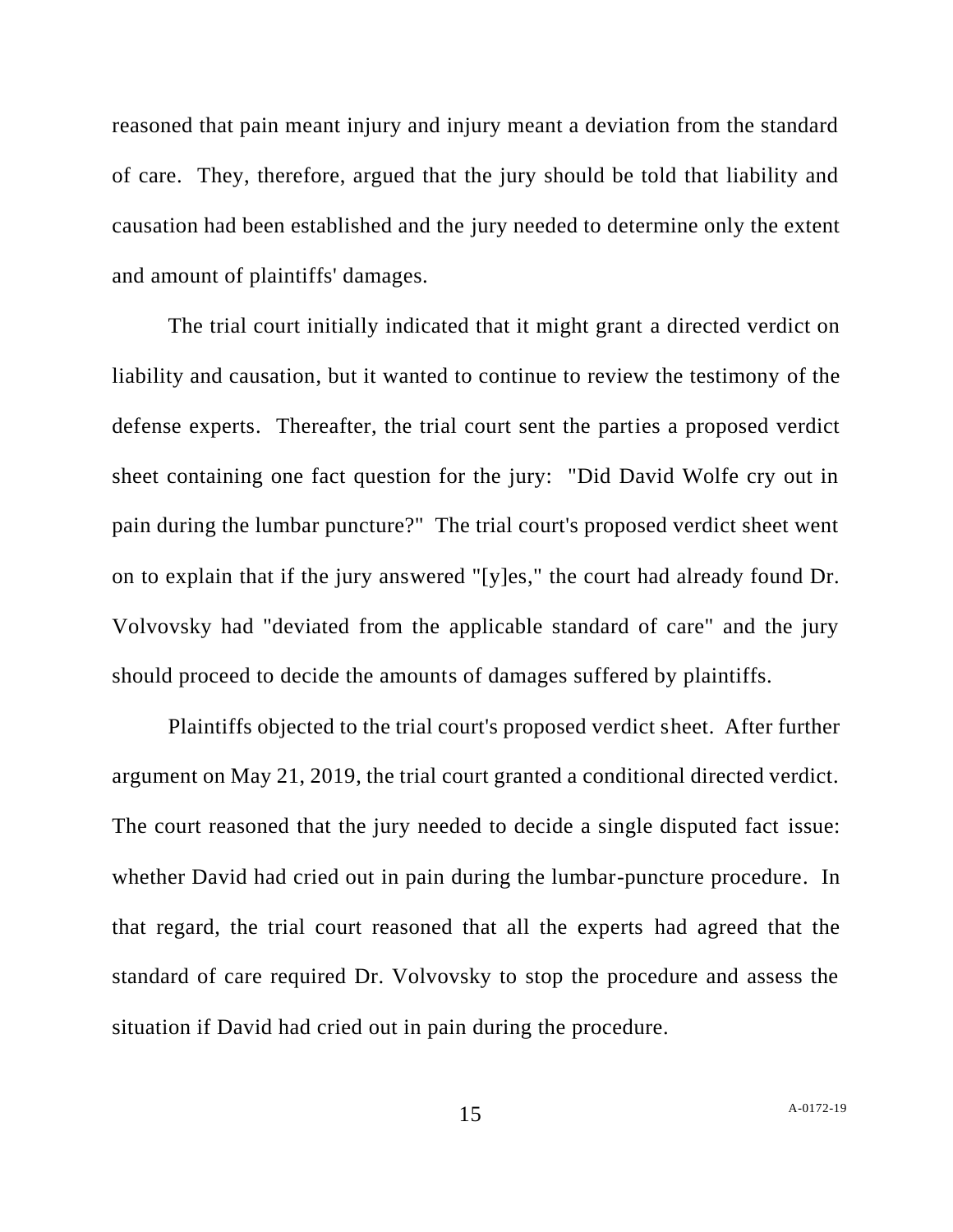Thereafter, the trial court instructed the jury. The trial court also gave the

jury a verdict sheet, which contained a fact question for the jury:

Did David Wolfe cry out in pain during the lumbar puncture?

Yes No Vote

If your answer is "Yes," then the Court has already ruled that in that event, that Dr. [Volvovsky] has deviated from the applicable standard of care and you must proceed to answer questions 2 and 3 [concerning damages].

If your answer is "No" return your verdict in favor of the doctor.

After hearing the closing arguments of counsel, the jury answered "No" to question one on the verdict sheet. The trial court then entered a judgment for defendants.

Following the jury's verdict, plaintiffs moved for a judgment notwithstanding the verdict and for a new trial. Plaintiffs also moved for a mistrial. After hearing arguments on those motions, the trial court entered an order denying the motions and issued a written opinion explaining its rulings. The trial court reasoned that the malpractice claim had boiled down to a single factual dispute of whether David had cried out in pain during the lumbarpuncture procedure. The court pointed out that all the experts had agreed that if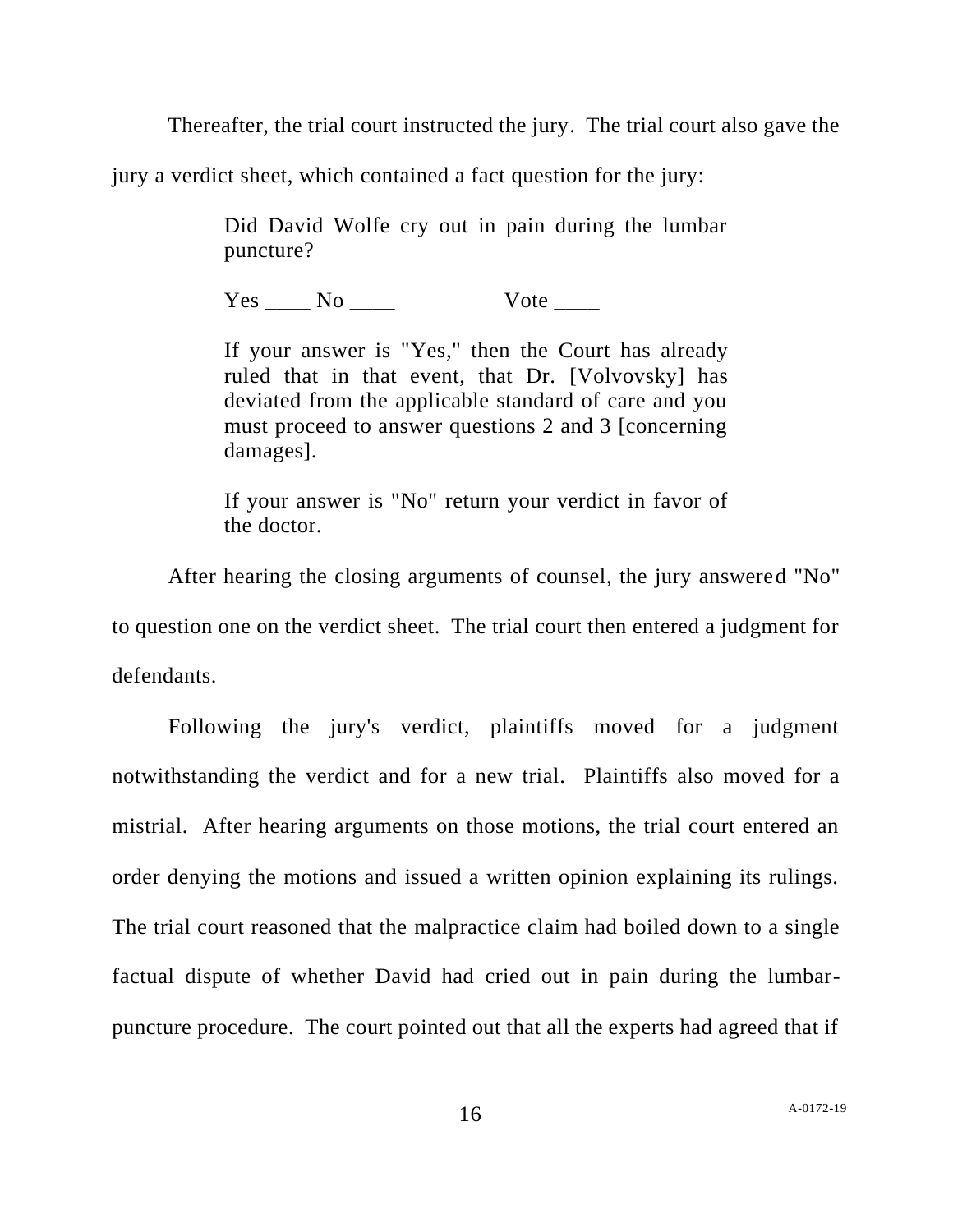David had cried out during the procedure, the standard of care required Dr. Volvovsky to stop the procedure and assess the situation. Accordingly, the trial court found that it had correctly crafted the question to be presented to the jury and had done so based on a verdict sheet submitted by plaintiffs' counsel. The court also pointed out that defendants had never conceded liability or proximate causation but had contested those issues at trial. The court, therefore, found that there were no grounds for a judgment notwithstanding the jury verdict or a new trial.

The trial court also denied plaintiffs' motion for a mistrial. The court found that there was no showing that defense counsel had intentionally violated acceptable and professional behavior. Instead, the trial court found that both parties were "competently and zealously represented by veteran trial counsel who at times pushed the limits in terms of the examination of witnesses as will often happen in an emotionally charged trial." The trial court then reviewed the record and determined that "there is nothing from which to conclude that intentional acts of misconduct by defense counsel interfered with the ability of the jury to fairly and impartially consider the evidence. Nor has there been demonstration of misconduct by defense counsel that rises to the level of requiring a mistrial."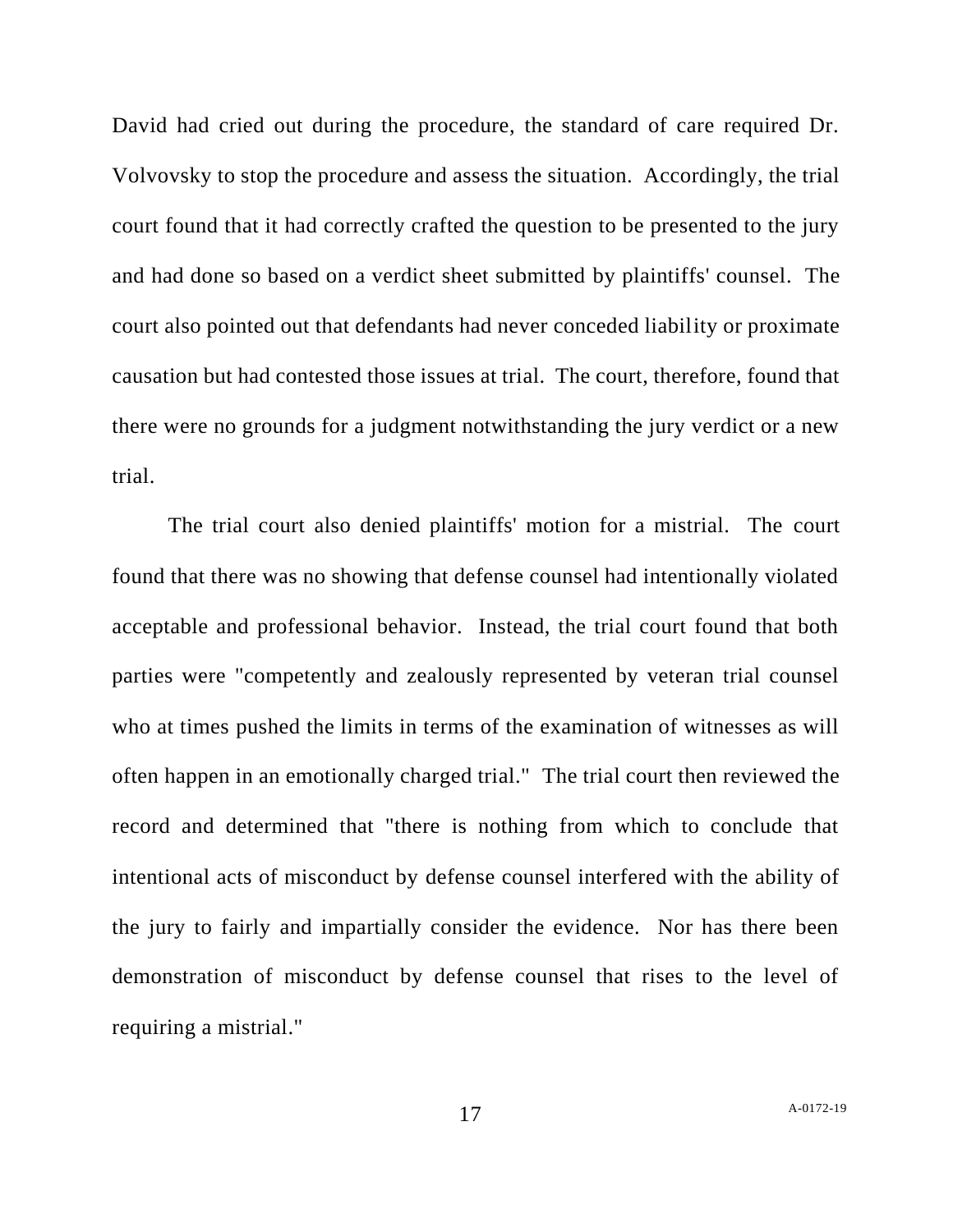II.

Plaintiffs appeal from the no-cause judgment based on the jury verdict and the order denying their motions for a new trial or mistrial. They make six main arguments, contending (1) the trial court erred by submitting a question to the jury that contradicted the court's prior grant of a directed verdict; (2) the trial court made multiple errors in charging the jury; (3) the jury verdict was against the weight of the evidence and constituted a miscarriage of justice; (4) the Nursing-Flow Sheet should not have been admitted into evidence; (5) a mistrial should have been granted because defense counsel "consented" to a mistrial; and (6) a new trial is required because of defense counsel's "improper and prejudicial" tactics. Having analyzed these issues in light of the trial record and law, we discern no grounds for reversing the jury verdict.

# A. The Verdict Sheet.

Plaintiffs contend that they are entitled to a new trial because the verdict sheet submitted to the jury was inconsistent with the trial court's prior grant of the directed verdict on liability and causation. The record does not support that argument. $2$ 

<sup>2</sup> In their briefs before us, plaintiffs make references to a judgment notwithstanding a verdict but do not present a coherent argument to support that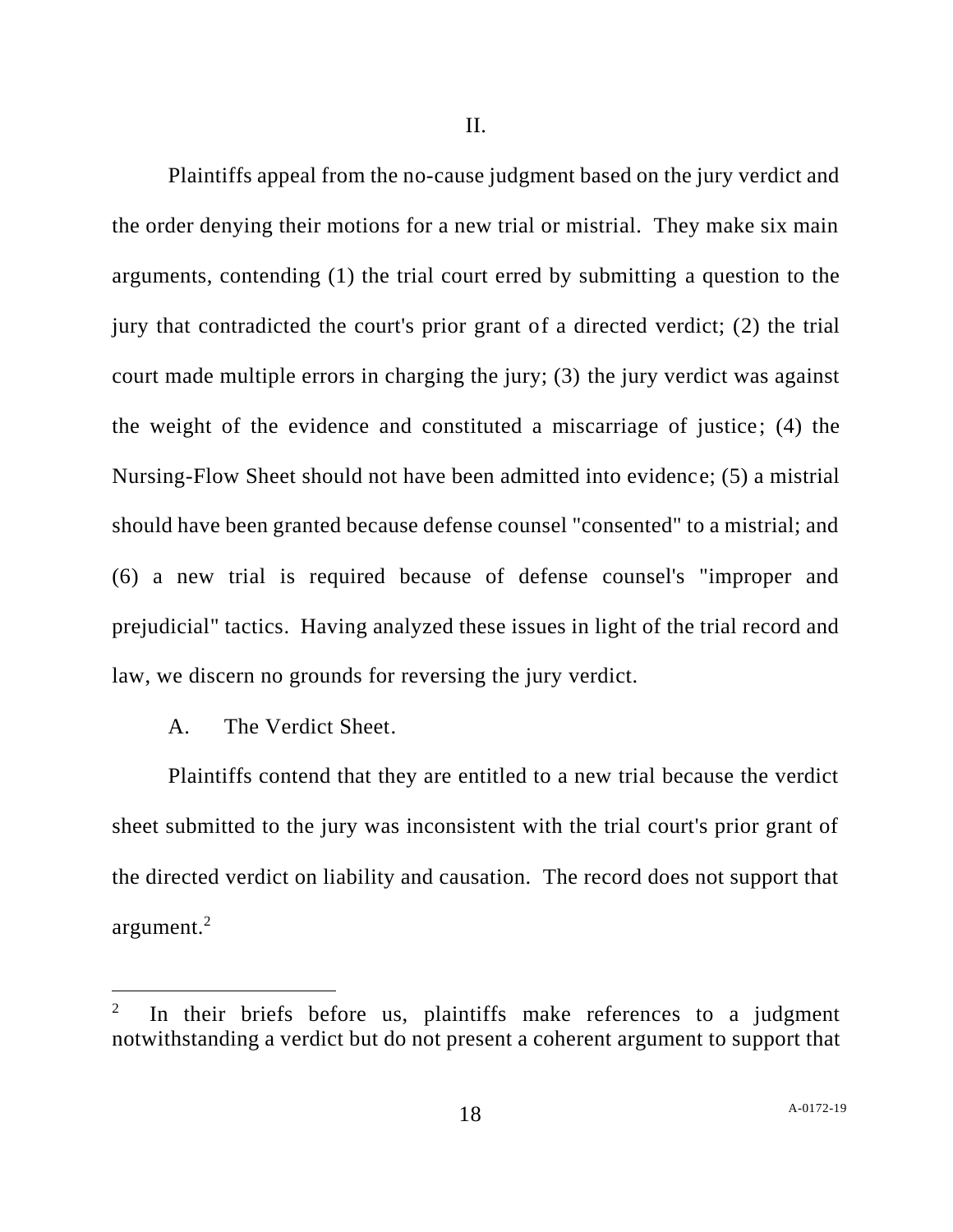A trial court should grant a motion for a new trial only "if, having given due regard to the opportunity of the jury to pass upon the credibility of the witnesses, it clearly and convincingly appears that there was a miscarriage of justice under the law." R. 4:49-1(a). An appellate court must adhere to essentially the same standard when reviewing the trial court's decision on a new trial motion. Hayes v. Delamotte, 231 N.J. 373, 386 (2018). In evaluating the trial court's decision, an appellate court must defer to the trial court's feel of the case but need not give any special deference to the trial court's interpretation of the law and the legal consequences that flow from established facts. Id. at 386- 87.

A jury verdict should be set aside in favor of a new trial rarely and only in the case of a clear injustice. Jacobs v. Jersey Cent. Power & Light Co., 452 N.J. Super. 494, 502 (App. Div. 2017). "A jury verdict is entitled to considerable deference and 'should not be overthrown except upon the basis of a carefully reasoned and factually supported (and articulated) determination, after canvassing the record and weighing the evidence, that the continued viability of

result. Moreover, because we find no basis for a new trial, there is similarly no basis for a judgment notwithstanding the jury verdict. See Smith v. Millville Rescue Squad, 225 N.J. 373, 397 (2016); Besler v. Bd. of Educ. of W. Windsor-Plainsboro Reg'l Sch. Dist., 201 N.J. 544, 597 (2010) (Rivera-Soto, J., concurring in part and dissenting in part).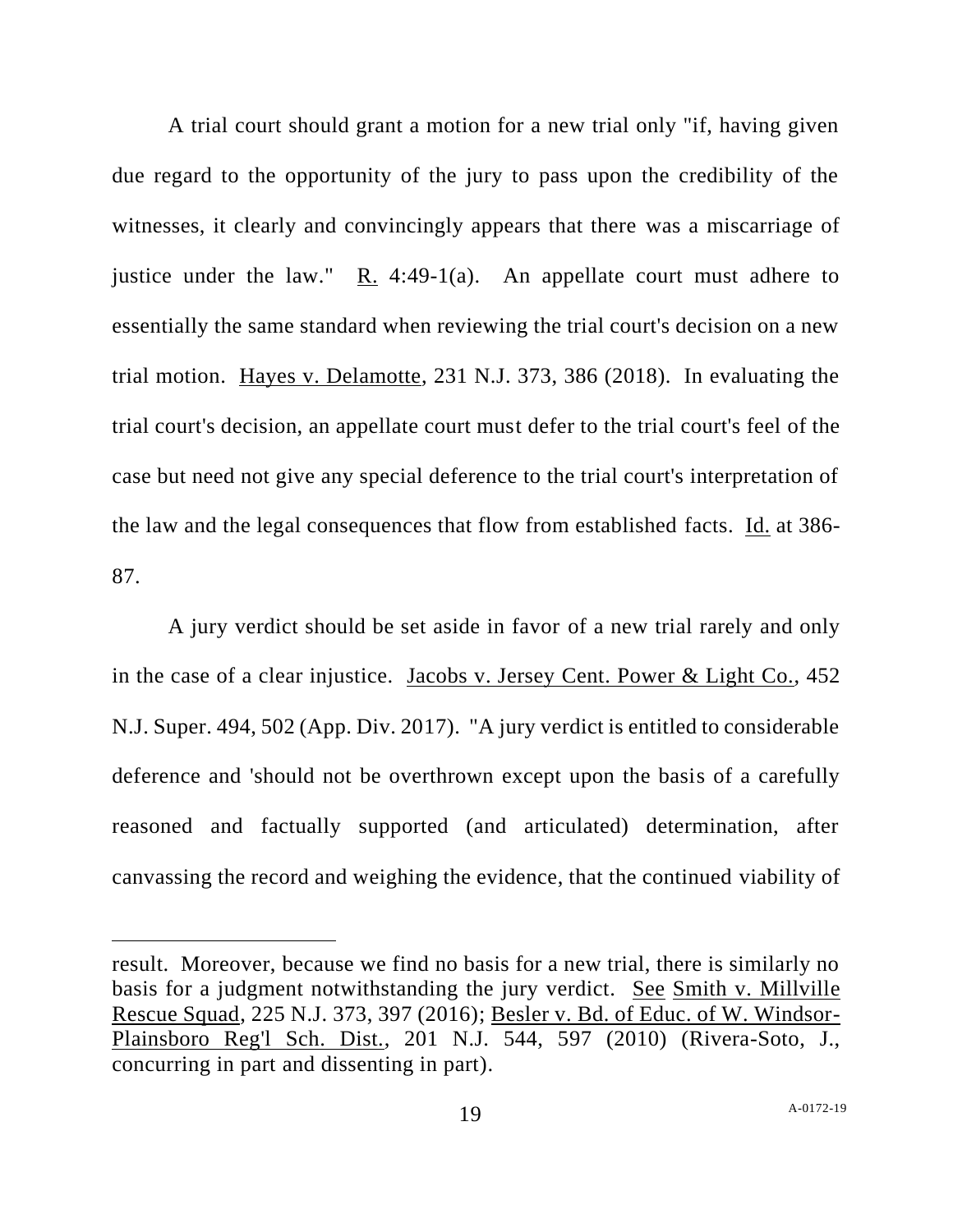the judgment would constitute a manifest denial of justice.'" Hayes, 231 N.J. at 385-86 (quoting Risko v. Thompson Muller Auto. Grp., Inc., 206 N.J. 506, 521 (2011)). "An appellate court may overturn a jury verdict 'only if [that] verdict is so far contrary to the weight of the evidence as to give rise to the inescapable conclusion of mistake, passion, prejudice, or partiality.'" Kassick v. Milwaukee Elec. Tool Corp., 120 N.J. 130, 134 (1990) (alteration in original) (quoting Wytupeck v. City of Camden, 25 N.J. 450, 466 (1957)).

The purpose of a verdict sheet or jury interrogatory is "to require the jury to specifically consider the essential issues of the case, to clarify the court's charge to the jury, and to clarify the meaning of the verdict and permit error to be localized." Ponzo v. Pelle, 166 N.J. 481, 490-91 (2001) (quoting Wenner v. McEldowney & Co., 102 N.J. Super. 13, 19 (App. Div. 1968)). The trial court should tailor a verdict sheet to avoid confusion by the jury. Id. at 492. Accordingly, it should "eliminate from disposition matters that are not truly in contest." Ibid.

Incorrect jury interrogatories are grounds for reversal only if they are "misleading, confusing, or ambiguous." Sons of Thunder, Inc. v. Borden, Inc., 148 N.J. 396, 418 (1997). Jury interrogatories should be considered in the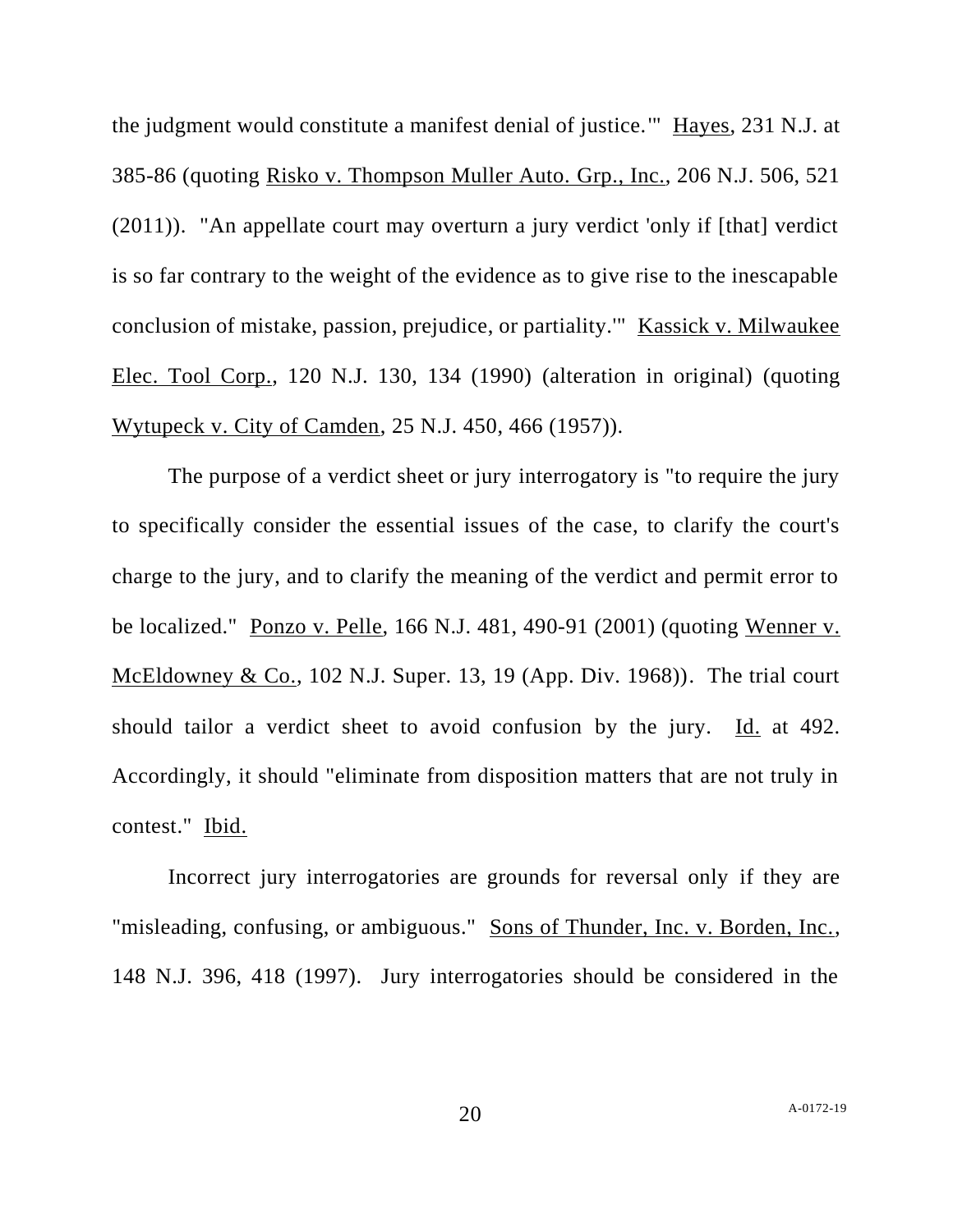context of the entire charge in determining whether there is reversible error. State v. Galicia, 210 N.J. 364, 388 (2012); Ponzo, 166 N.J. at 491.

Plaintiffs argue that the question posed to the jury concerning whether David had cried out in pain during the procedure was inconsistent with the trial court's determination that plaintiffs were entitled to a directed verdict on liability and causation. A review of the trial record establishes that the trial court did not grant a directed verdict on liability or causation. Although the trial court made passing references to its willingness to consider a directed verdict, it never actually granted a directed verdict and ultimately presented to the jury the issue of whether Dr. Volvovsky had committed malpractice. During the charge conference, the trial court stated that it was satisfied that the issue of defendant's negligence was a disputed issue of fact. The court went on to explain that liability depended on whether the jury believed that David had cried out in pain. If he had, the parties agreed that the standard of care required Dr. Volvovsky to stop the procedure. The parties also agreed that Dr. Volvovsky had not stopped the lumbar-puncture procedure. Consequently, the trial court reasoned that it would award plaintiff a directed verdict only if the jury found that David had cried out in pain.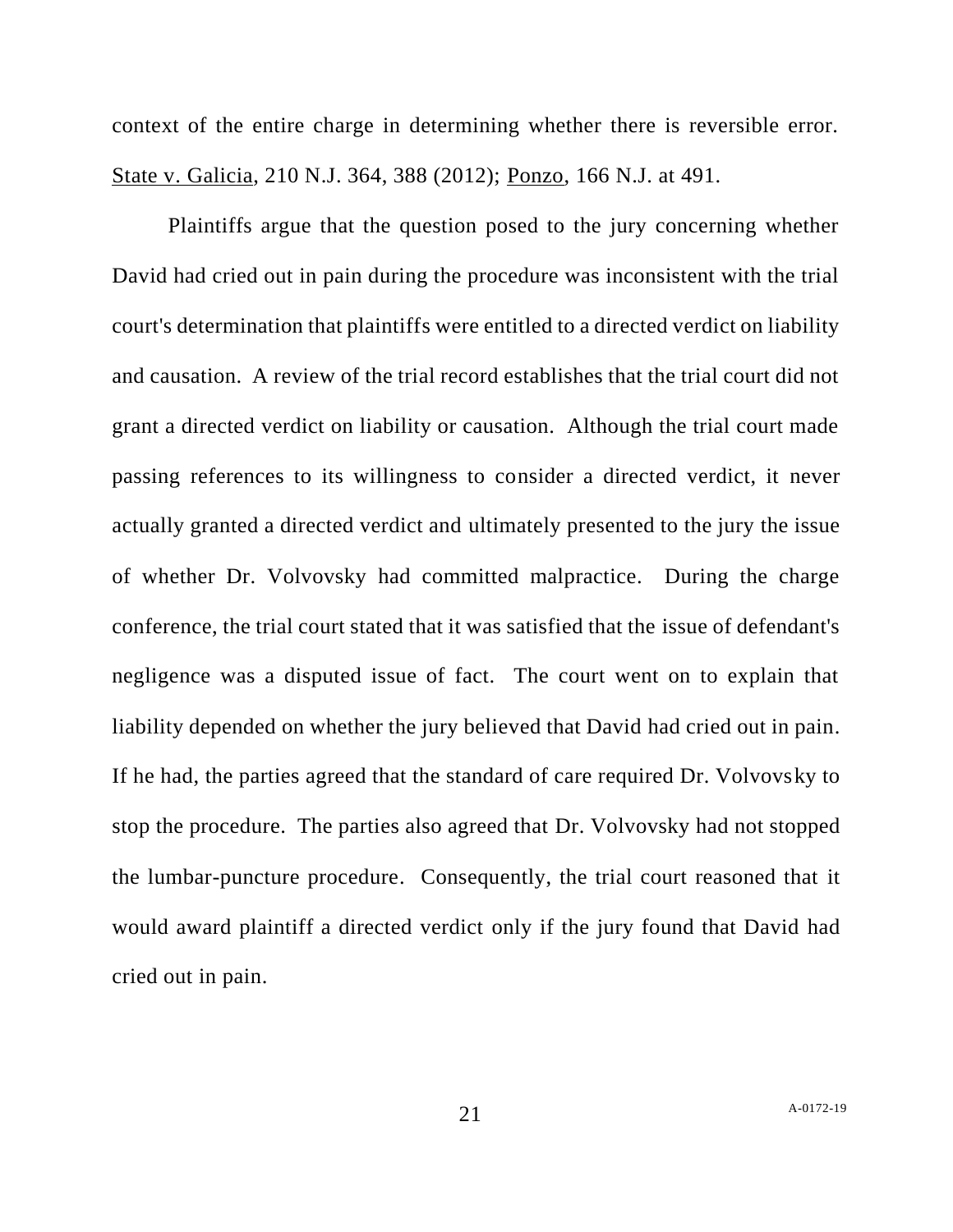Plaintiff contends that the defense experts conceded that David experienced some pain for several days after the lumbar puncture and, therefore, there was some injury from the procedure. A review of the expert's testimony rebuts that argument. The defense experts did not concede that Dr. Volvovsky had been negligent; rather, they both opined that Dr. Volvovsky had adhered to the applicable standard of care in performing the lumbar puncture. Although Dr. Mark and Dr. Lefton both acknowledged that David may have felt pain related to the procedure, both experts testified that David did not suffer any injury due to Dr. Volvovsky's actions.

It is significant to note that the question posed to the jury was based on a question taken from the a proposed verdict sheet submitted by plaintiffs' counsel. Indeed, at trial plaintiffs' counsel repeatedly argued that the issue in the case boiled down to one question: Did plaintiff cry out in excruciating pain? For example, plaintiffs' counsel stated at trial:

> This is a case that boils down to one specific question. It's a factual question. The jury can actually be asked this, because we both now agree on the standard of care per his opening yesterday. And the factual question is did [David] cry out in pain? . . . so the entire case boils down to that factual issue.

Given the testimony of the experts and considering the arguments of counsel, we discern no reversible error in the trial court's decision to tailor the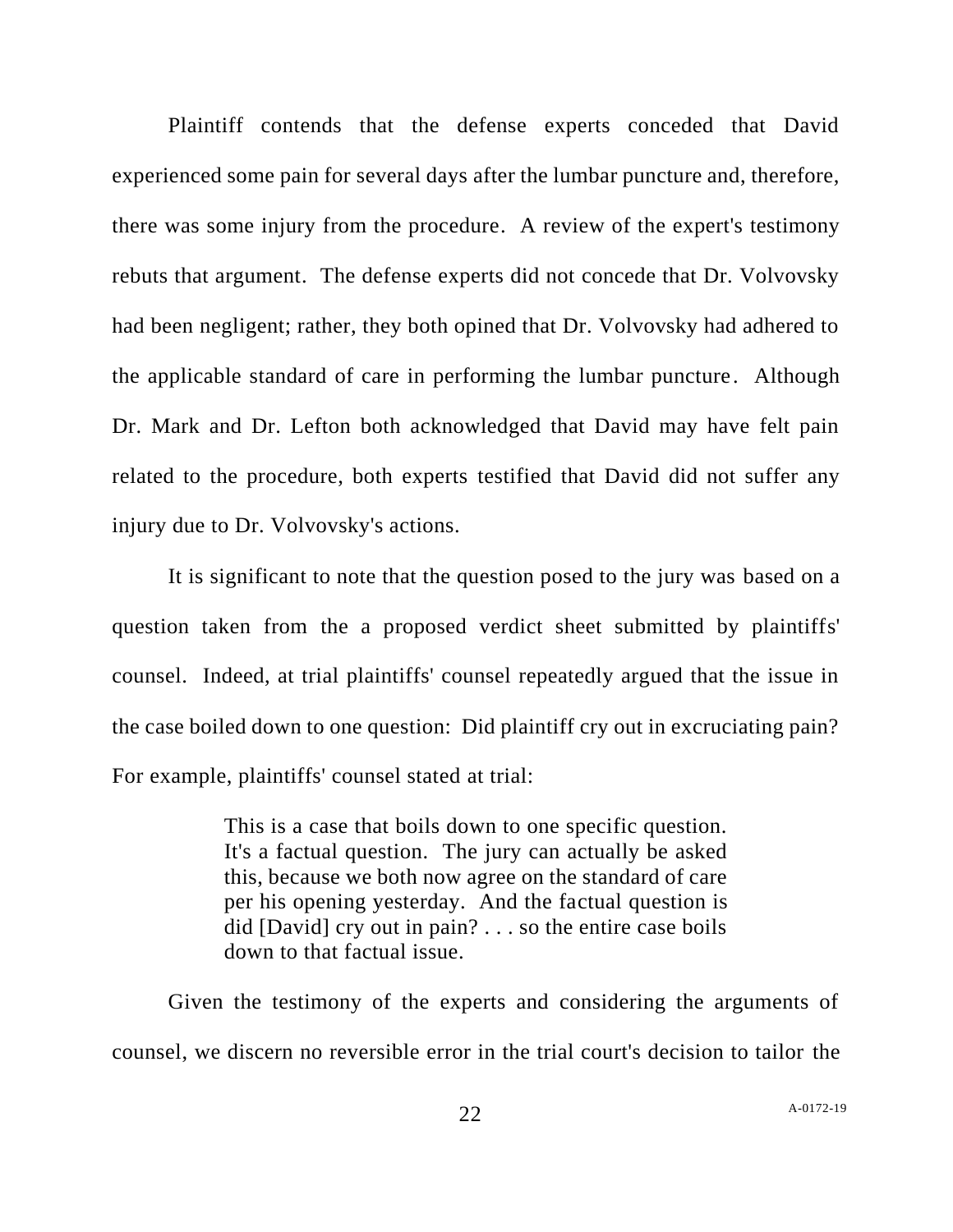question to the jury based on the material factual dispute of whether David had cried out in pain during the lumbar-puncture procedure.

B. The Jury Charge.

A proper jury charge is essential to a fair trial. Prioleau v. Ky. Fried Chicken, Inc., 223 N.J. 245, 256 (2015). "[A] jury charge must correctly state the applicable law, outline the jury's function and be clear in how the jury should apply the legal principles charged to the facts of the case at hand." Viscik v. Fowler Equip. Co., 173 N.J. 1, 18 (2002) (citing Velazquez ex rel. Velazquez v. Portadin, 163 N.J. 677, 688 (2000)). In assessing a jury charge, an appellate court reviews the charge in its entirety to determine its overall effect and consider whether the jury, in light of all the facts, will be confused or misled. Est. of Kotsovska v. Liebman, 221 N.J. 568, 576, 591-92 (2015). Even when a charge is deemed erroneous in some regard, the verdict will be upheld if the charge was not capable of producing an unjust result. Prioleau, 223 N.J. at 257.

Plaintiffs contend that the trial court committed reversible error by failing to give "Model Jury Charge 5.50H, Alteration of Medical Records." During trial, plaintiffs argued that Dr. Volvovsky had omitted complications that occurred during David's lumbar-puncture procedure. They also contended that because the second page of the Nursing-Flow Sheet was not signed and dated, it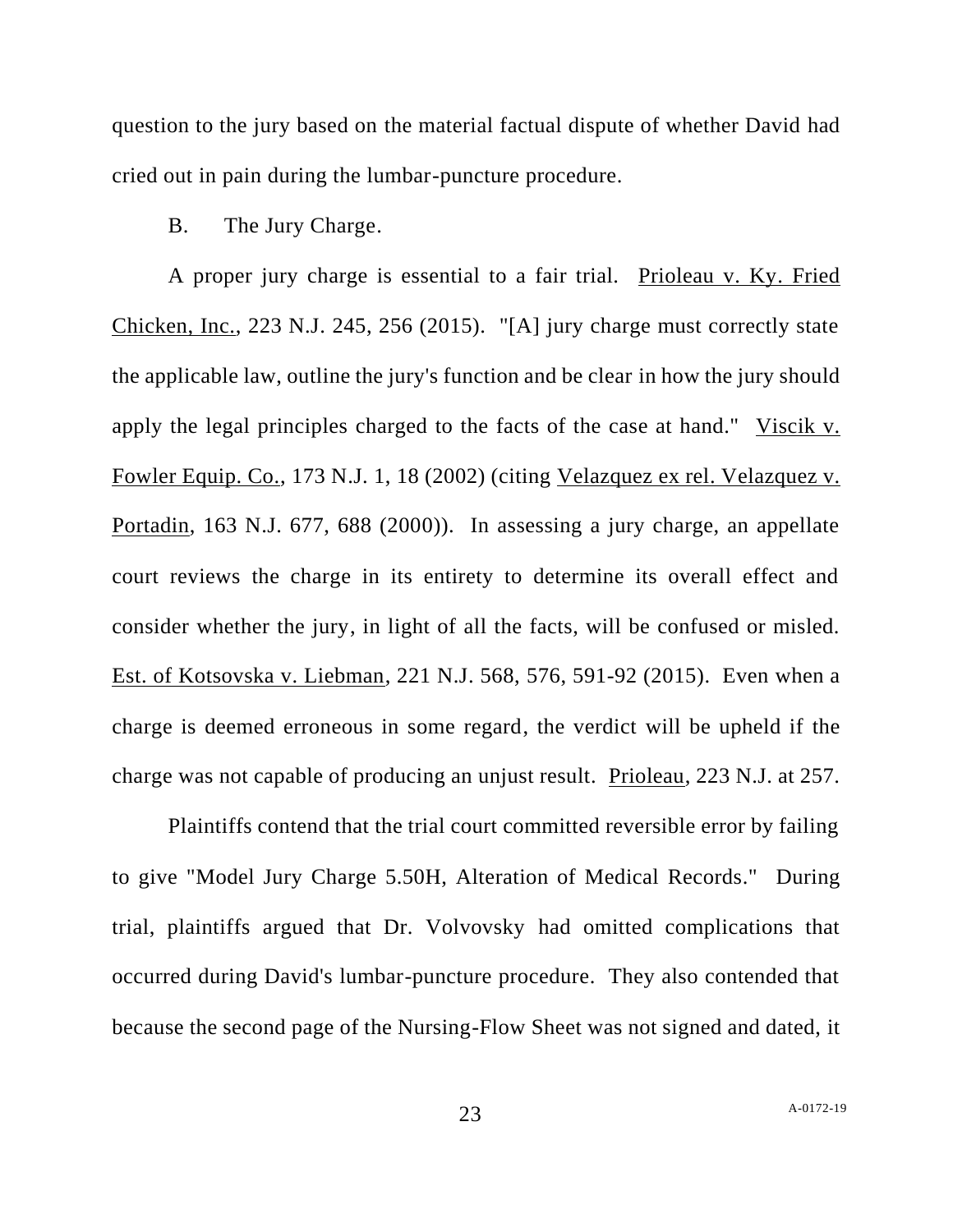was incorrect and in violation of regulations governing medical records. See N.J.A.C. 13:35-6.5(b)(1)(i) and  $6.5(b)(1)(ix)$ . Those regulations state that corrections or additions to an existing medical record can be made provided each change is clearly identified as such, is dated, and is initialed by the person making the change. N.J.A.C. 13:35-6.5(b)(2).

The trial court denied plaintiffs' counsel's request, concluding that the record-alteration charge did not apply. Instead, the parties were permitted to argue to the jury about what inferences should be drawn from the records in question. We discern no reversible error in the trial court's decision. Plaintiffs did not present evidence that Dr. Volvovsky had altered his medical records or that he was involved in the completion of the Nursing-Flow Sheet. Instead, plaintiffs simply disputed Dr. Volvovsky's version of events. Indeed, their argument is simply a rephrasing of the factual dispute presented to the jury: whether it should believe David's testimony that he had cried out in pain during the procedure or whether it should believe the medical records, which did not document any complications during the procedure.

C. The Weight of the Evidence.

To establish a medical malpractice claim, the plaintiff must prove the relevant standard of care, a deviation from that standard, injury proximately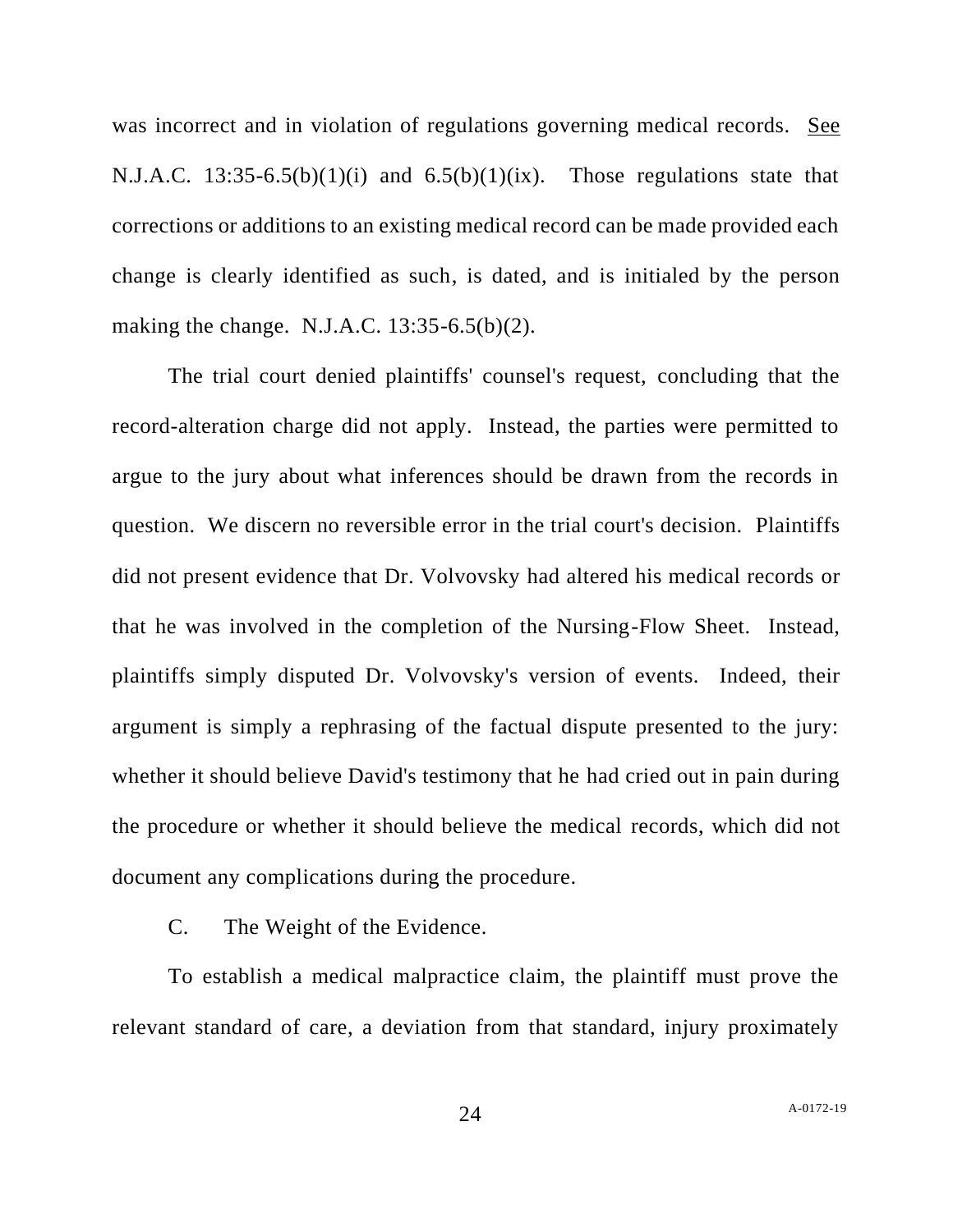caused by that deviation, and damages suffered by the plaintiff from the doctor's negligence. Komlodi v. Picciano, 217 N.J. 387, 409 (2014) (citing Evers v. Dollinger, 95 N.J. 399, 406 (1984)).

Initially, we note that plaintiffs did not move for a new trial based on the weight of the evidence. Accordingly, this argument is barred by Rule 2:10-1. Even considering the substance of the argument, it lacks merit. The hospital records and the testimony of Dr. Volvovsky provided sufficient evidence from which the jury could conclude that David's lumbar-puncture procedure was done in accordance with the standard of care. Indeed, both of defendants' experts testified that Dr. Volvovsky had not breached the standard of care. In short, there was sufficient evidence supporting the jury verdict and the no-cause judgment was not a miscarriage of justice.

D. The Admission of the Nursing-Flow Sheet.

On the second day of trial testimony, plaintiffs' counsel argued that the second page of the Nursing-Flow Sheet should not be admitted into evidence because it was unreliable hearsay and did not comply with N.J.A.C. 13:35-6.5, a regulation requiring that the person modifying medical records initial and date the modification.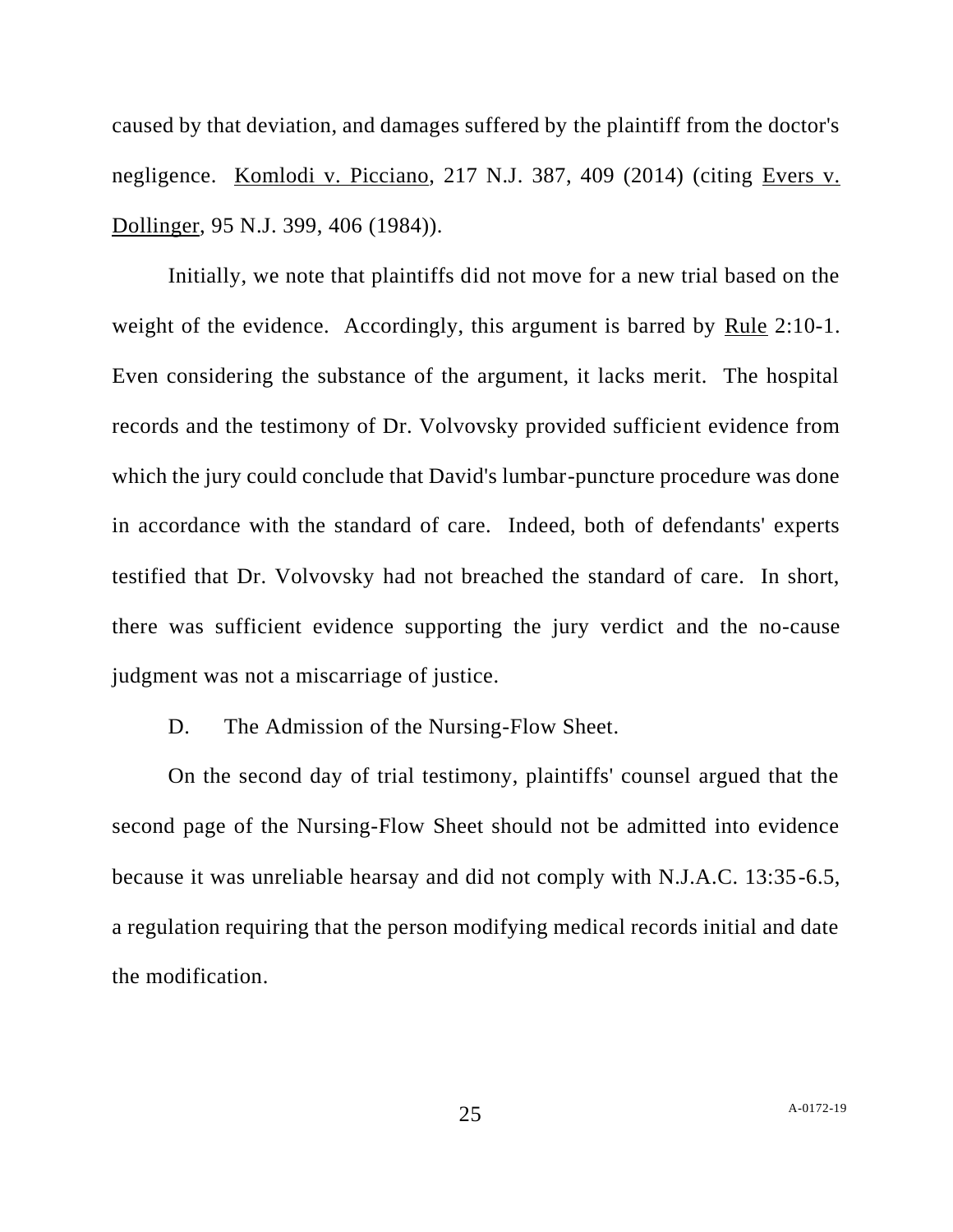In considering that objection, the trial court reviewed the deposition testimony of Susan Buteas, the nurse who had prepared the Nursing-Flow Sheet. Buteas testified at her deposition that she had no specific recollection of David or his lumbar-puncture procedure. She also explained that the hospital records confirmed that she was present during the procedure. She confirmed she filled out the entire two-page Nursing-Flow Sheet. She also explained that she had made the change to the time on the second page but acknowledged that she had not dated or initialed that change. At her deposition, Buteas also stated that she might not have been present for the entire procedure, but she had no specific recollection of her activities that day.

The trial court ruled that the Nursing-Flow Sheet was admissible under N.J.R.E. 803(c)(6) as a certified hospital business record and there was no need for the custodian of records to testify. The trial court also reasoned that the Nursing-Flow Sheet was reliable and that any alleged violation of the regulations did not preclude its admission.

Plaintiffs argue that the trial court abused its discretion in admitting the Nursing-Flow Sheet because the nurse who had prepared it was not called to testify at trial and the second page was altered and was inherently unreliable. We review evidentiary issues for an abuse of discretion. Est. of Hanges v.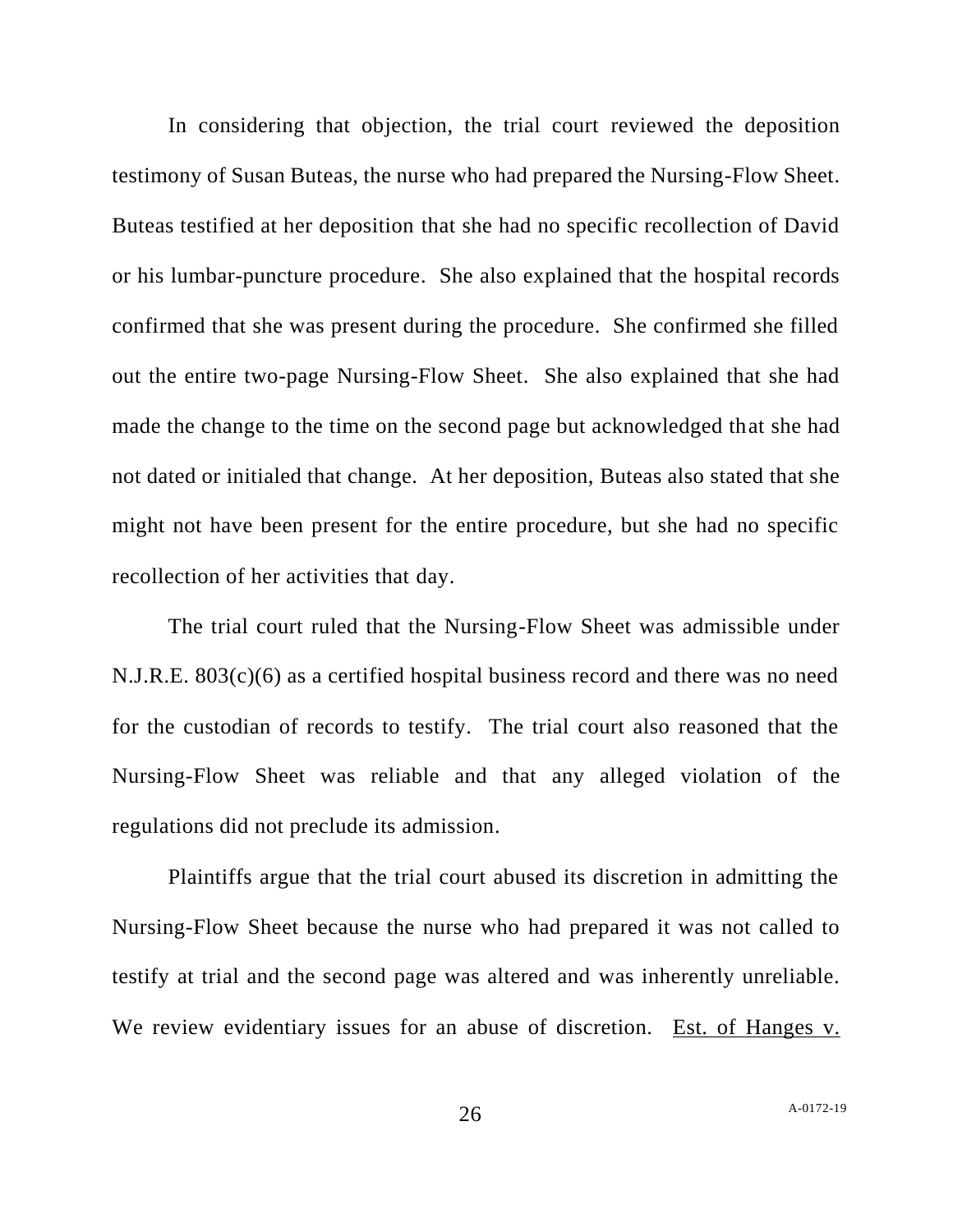Metro. Prop. & Cas. Ins. Co., 202 N.J. 369, 383-84 (2010). Here we discern no abuse of discretion.

Under N.J.R.E.  $803(c)(6)$ , records of regularly conducted activities may be admitted provided the writing was (1) made in the ordinary course of business; and (2) prepared within a short time of the act, condition, or event being described. Konop v. Rosen, 425 N.J. Super. 391, 403 (App. Div. 2012). "The purpose of the business records exception [to the hearsay rule] is to 'broaden the area of admissibility of relevant evidence where there is necessity and sufficient guarantee of trustworthiness." Ibid. (quoting Liptak v. Rite Aid, Inc., 289 N.J. Super. 199, 219 (App. Div. 1996)). The Nursing-Flow Sheet was produced in discovery as part of the certified hospital business records. Moreover, the nurse who had prepared the two-page assessment testified at a deposition and explained she had prepared the entire document. Plaintiffs' arguments concerning the lack of an initial and date on the second page did not demonstrate that the document was unreliable and do not rise to the level of reversible error.

# E. The Motion for a Mistrial.

Plaintiffs assert that the trial court erred in refusing to grant their request for a mistrial and contend that defense counsel consented to a mistrial. A motion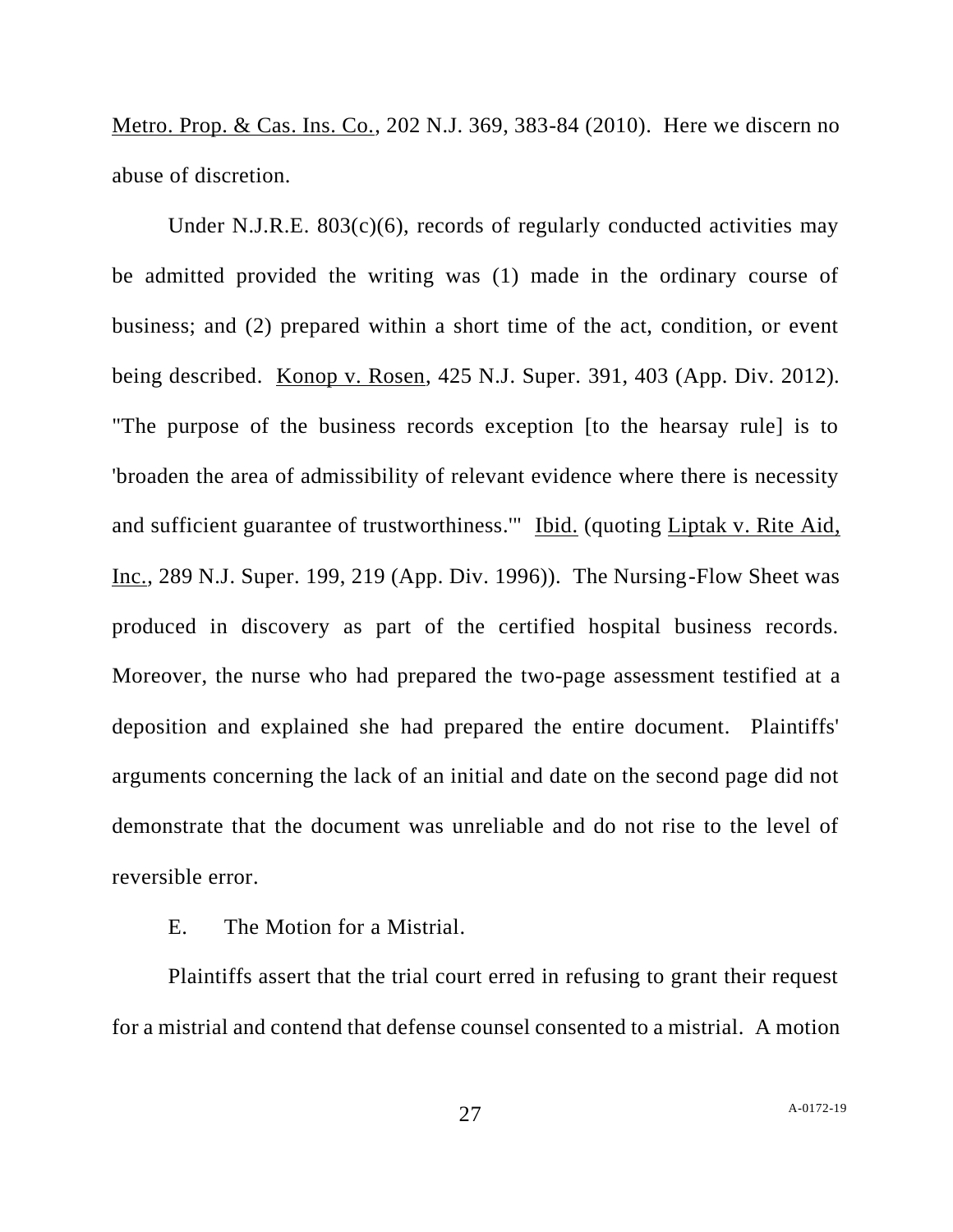for a mistrial should be granted only when there is "a clear showing of a mistaken use of discretion" or if "a manifest injustice would . . . result." State v. Harris, 181 N.J. 391, 518 (2004) (alteration in original) (first quoting Greenberg v. Stanley, 30 N.J. 485, 503 (1959); and then quoting State v. LaBrutto, 114 N.J. 187, 207 (1989)). The decision to deny a motion for a mistrial is within the sound discretion of the trial court and will not be reversed on appeal unless there is a showing of abuse of discretion. Id. at 518-19. Here, we discern no abuse of discretion.

Several times during the trial, plaintiffs' counsel asked for a mistrial, arguing that defense counsel had added a new theory to the case and had asked improper questions. During the sidebars concerning those applications, defense counsel stated that a mistrial should be granted. Notably, however, neither the trial court nor plaintiffs' counsel relied on those statements by defense counsel. Instead, the trial court analyzed the applications for mistrials and found that a mistrial was not warranted.

Our review of defense counsel's statements satisfies us that the statements were sarcastic and were not relied on by the trial court or plaintiffs' counsel. More importantly, the trial court appropriately ruled on the objections and ultimately did not grant a mistrial. Although we do not condone defense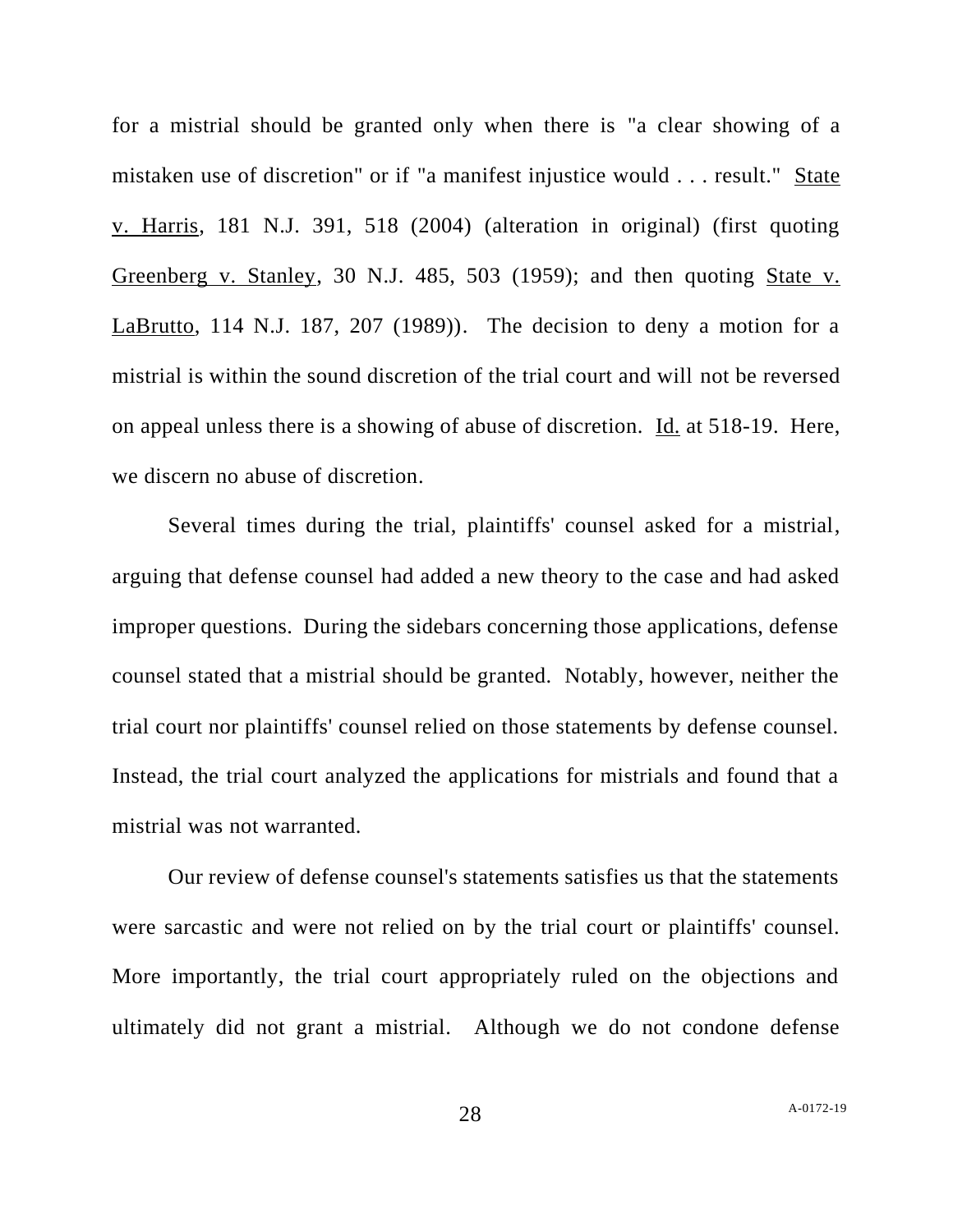counsel's remarks, they did not rise to the level warranting a mistrial. In that regard, the record is clear that defense counsel's remarks about a mistrial were made at sidebars and were not heard by the jury.

F. Defense Counsel's Alleged Misconduct.

Finally, we analyze plaintiffs' contentions that they are entitled to a new trial because defense counsel engaged in various forms of misconduct throughout the trial. Plaintiffs complained that defense counsel had acted inappropriately by (1) making improper remarks in his opening statement; (2) repeatedly asking and then withdrawing improper questions; (3) improperly injecting new defense theories that were not in the defense expert reports; (4) eliciting inflammatory testimony from Dr. Volvovsky; and (5) making improper remarks in his closing statement.

Initially, we note that at trial plaintiffs did not object to many of the alleged acts of misconduct they now raise. Consequently, we review those allegations for plain error, reversing only if the alleged misconduct was "clearly capable of producing an unjust result." R. 2:10-2; see also Baker v. Nat'l State Bank, 161 N.J. 220, 226 (1999) (noting relief under the plain-error rule is discretionary and should be sparingly employed in civil cases).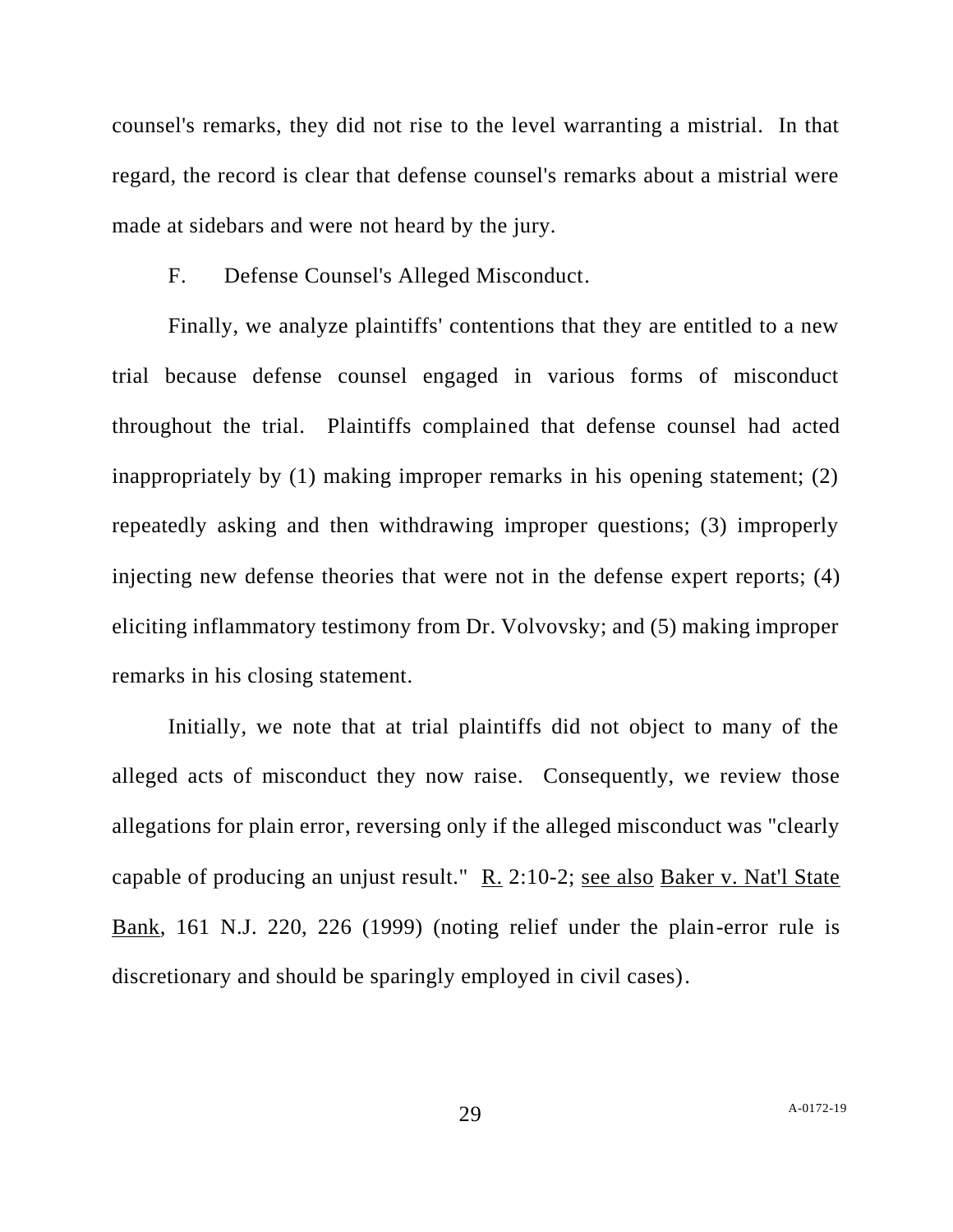Instead of objecting at trial, plaintiffs moved for a new trial, arguing, among other things, that defense counsel's misconduct warranted a new trial. The trial court denied that motion. After reviewing the various alleged acts of misconduct, the trial court found that those allegations fell "short of establishing intentional violations of acceptable and professional behavior that precluded a fair trial. . . . [T]here [had] been [no] demonstration of misconduct by defense counsel that [rises] to the level of requiring a mistrial."

A new trial will be granted only when there is a showing of a miscarriage of justice under the law. Risko, 206 N.J. at 522; Bender v. Adelson, 187 N.J. 411, 435 (2006). In reviewing the denial of a motion for a new trial, "an appellate court must give 'due deference' to the trial court's 'feel of the case.'" Risko, 206 N.J. at 522 (quoting Jastram v. Kruse, 197 N.J. 216, 230 (2008)).

Having reviewed the alleged instances of misconduct by defense counsel, we agree with the trial judge that there was no miscarriage of justice under the law. Considered individually or cumulatively, the alleged misconduct was not capable of producing an unjust result. Instead, we agree with the trial judge that both parties were "zealously represented by veteran trial counsel" and counsel for both parties sometimes "pushed the limits" in questioning witnesses and advancing arguments. We also agree with the trial judge that defense counsel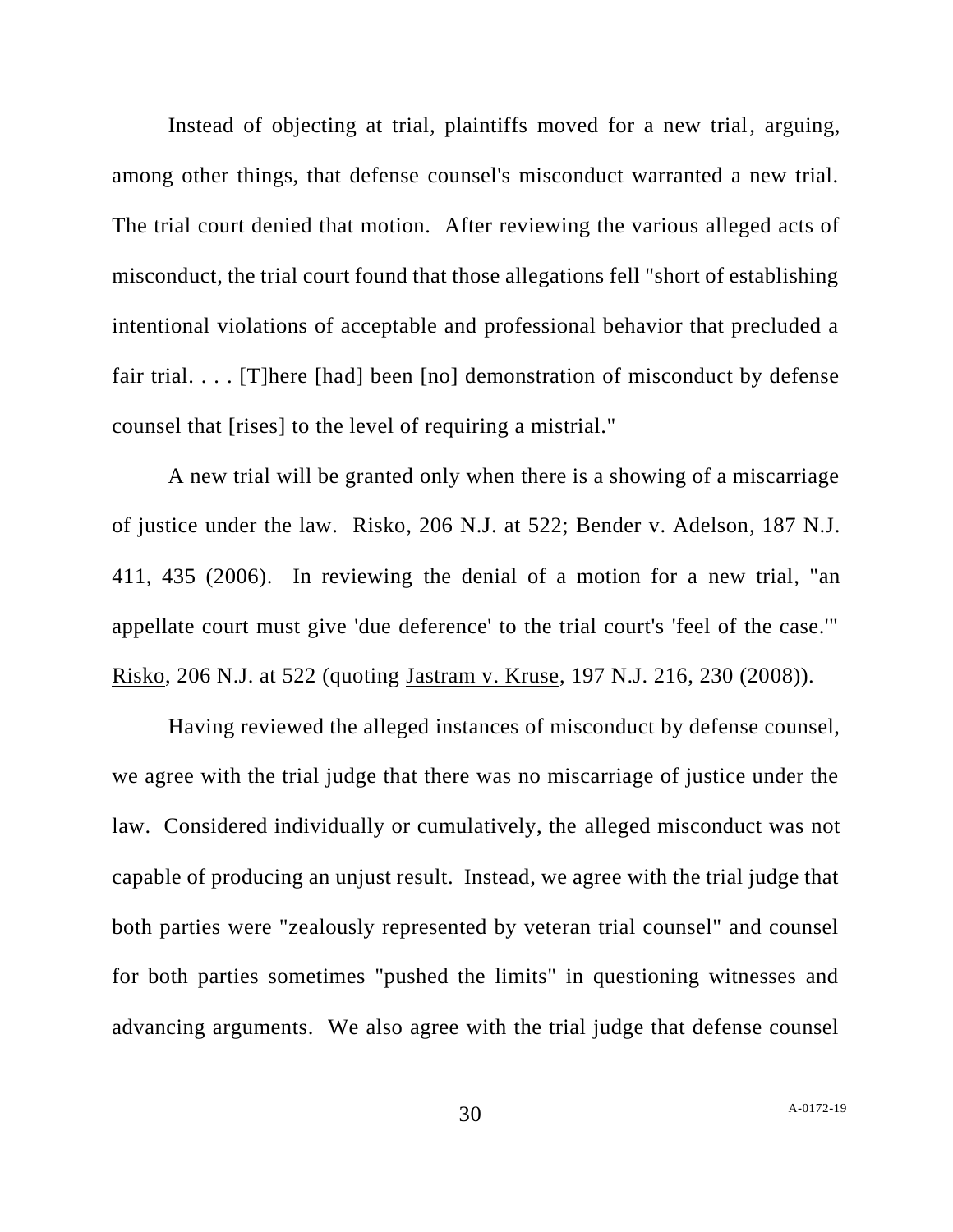did not overstep the bounds of professional conduct and none of the alleged misconduct prejudiced plaintiffs in a way that would warrant a new trial.

In seeking a new trial based on defense counsel's alleged misconduct, plaintiffs rely on Morales-Hurtado v. Reinoso, 457 N.J. Super. 170 (App. Div. 2018), aff'd., 241 N.J. 590 (2020). That reliance is misplaced. The multiple errors and improprieties identified in Morales-Hurtado were of a different nature and had an overall cumulative effect of depriving the plaintiff of a fair trial. 457 N.J. Super. at 191-99. Unlike the situation in Morales-Hurtado, plaintiffs' counsel were skilled advocates who effectively countered defense counsel's tactics and were not prejudiced in their ability to present plaintiffs' claims to the jury. That the jury ultimately did not accept plaintiffs' position was not due to defense counsel's tactics; rather, the jury decided what everyone agreed was the critical factual issue: whether David had cried out in pain during the procedure. Based on a fair presentation of the evidence, the jury decided that issue against plaintiffs.

## III.

Having determined that none of plaintiffs' arguments warrant a reversal of the jury verdict, we need not reach defendants' cross-appeal. Defendants themselves acknowledge that their cross-appeal would be ripe if we reversed the